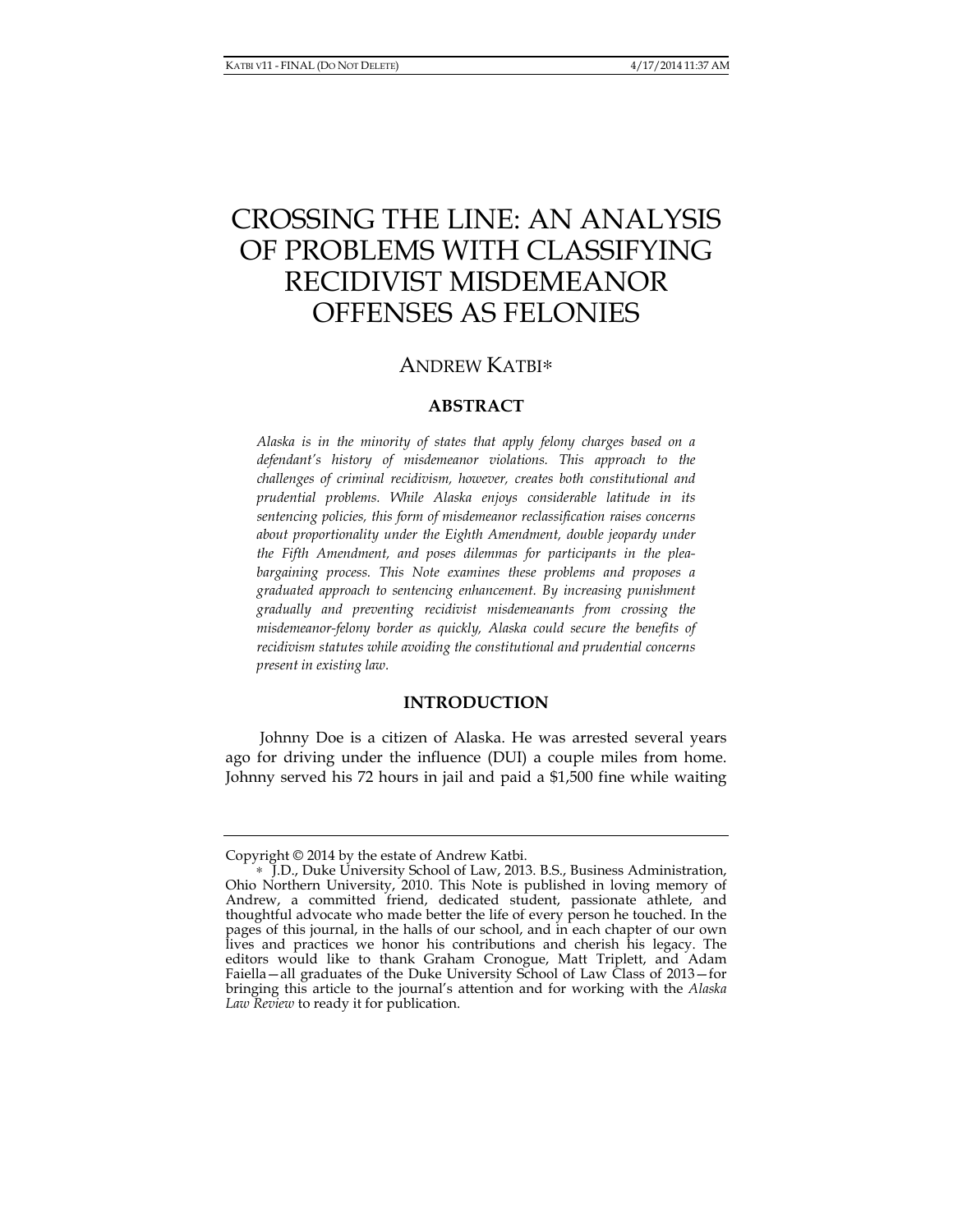for his six-month license suspension to end.1 Years later, a police officer pulls Johnny's car over and cites him once again for DUI. This time, however, Johnny faces a minimum of twenty days in jail, a fine of at least \$3,000, and a one-year suspension of his license.2 Now that Johnny is a recidivist, his punishment has become much more severe. Not only does the State relabel his offense as a "felony" instead of a "misdemeanor"—meaning that he loses his voting rights and suffers other collateral consequences of a felony conviction—the State also more than sextuples his time in prison. While such reclassifications may be well-intended, they also raise a number of potential issues.

Recidivism—when previous offenders commit additional crimes is one of the principal problems facing legislatures and criminal justice scholars. Recidivism persists in all jurisdictions.<sup>3</sup> It has long been a primary factor in sentencing,<sup>4</sup> and legislatures have tried many methods to reduce it. In fact, recidivist provisions appear in criminal codes at both the state and federal level.<sup>5</sup>

Legislatures have responded to the recidivist problem in various ways. Statutory enhancements, guideline increases, and separate substantive offenses add to the prosecutorial menu and increase punishments for recidivists.6 Recidivist adjustments exist for both misdemeanor and felony offenses.7 Some of the most famous recidivist provisions include the federal criminal history guidelines, $8$  and California's three strikes law for felony recidivists.9 However,

 5. Jason White, *Once, Twice, Four Times a Felon: North Carolina's Unconstitutional Recidivist Statutes*, 24 CAMPBELL L. REV. 115, 116 (2001).

 6. *See* Sarah French Russell, *Rethinking Recidivist Enhancements: The Role of Prior Drug Convictions in Federal Sentencing*, 43 U.C. DAVIS L. REV. 1135, 1144, 1191 n.281 (2010) (noting the existence of all three forms of legislative response).

 <sup>1.</sup> ALASKA STAT. § 28.35.030(b)(1)(A) (2013).

<sup>2. § 28.35.030(</sup>b)(1)(B).

 <sup>3.</sup> Forty-seven percent of prisoners are convicted of a new crime within three years of their release. Prisoner Recidivism Analysis Tool, BUREAU OF JUSTICE STATISTICS, http://www.bjs.gov/index.cfm?ty=datool&surl=/recidivism /index.cfm (click "Analysis" tab; then check all boxes; then click "Generate Results" button). *See also* ALASKA JUDICIAL COUNCIL, CRIMINAL RECIDIVISM IN ALASKA, at EXECUTIVE SUMMARY (2007), *available at* http://www.ajc.state.ak.us/ reports/1-07CriminalRecidivism.pdf ("[Sixty-six percent] of all offenders in the sample [all of whom were convicted of at least one felony in 1999] had been reincarcerated at least once [within three years of release.]").

 <sup>4.</sup> Almendarez-Torres v. United States, 523 U.S. 224, 243 (1998).

 <sup>7.</sup> *See, e.g.*, CAL. PENAL CODE § 666 (West 2011) (imposing a recidivist increase on misdemeanor petty theft); § 666.5 (imposing a recidivist increase on felony theft).

 <sup>8.</sup> U.S. SENTENCING GUIDELINES MANUAL § 4A1.1 (2013).

 <sup>9.</sup> CAL. PENAL CODE § 667.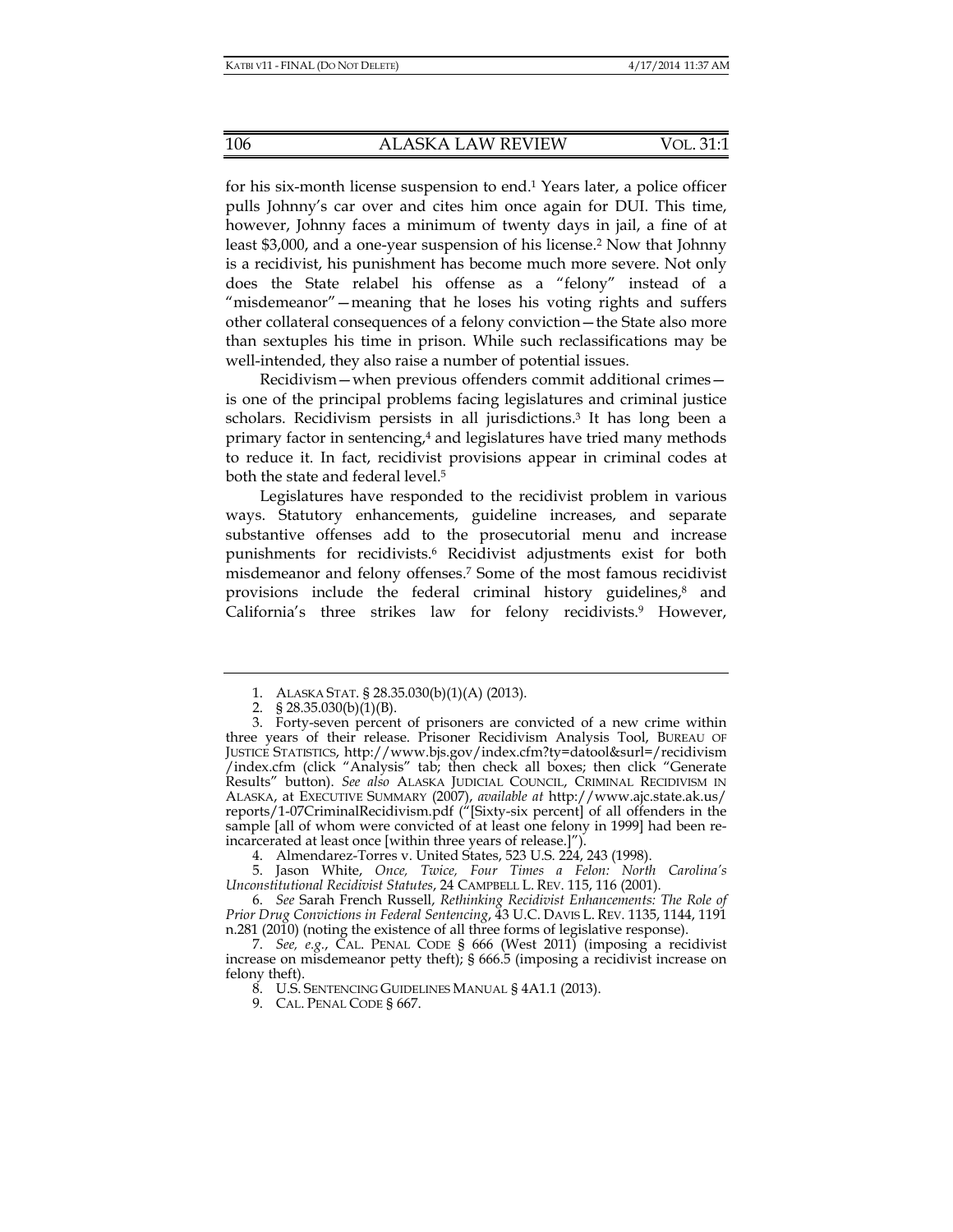legislatures also craft provisions for misdemeanor recidivists.10 While some states establish an additional misdemeanor offense for recidivists,11 Alaska has taken a more aggressive approach. The state has added provisions that reclassify underlying misdemeanor violations as felonies when specific recidivist conditions are satisfied. Alaska has established this recidivist reclassification for assault,<sup>12</sup> theft,<sup>13</sup> vehicle theft,<sup>14</sup> and DUI.<sup>15</sup>

While Alaska amplifies the punishment for repeated misdemeanors with worthy intentions, it may be causing more harm than good. The statutes certainly reflect the long-standing belief that recidivists are more deserving of punishment.16 These statutes also undoubtedly incapacitate recidivists, both through incarceration<sup>17</sup> and harsher postconviction consequences.18 But this Author is aware of no studies performed in Alaska showing that the harsher punishments established by the statutes have contributed to a drop in recidivism rates.<sup>19</sup>

 11. *See, e.g.*, N.C. GEN. STAT. § 14-33.2 (2013) (creating a Class H felony violation for a person guilty of two or more previous assault violations).

12. ALASKA STAT. § 11.41.220(a)(5) (2011).

- 13. § 11.46.130(a)(6).
- 14. § 11.46.360(a)(4).
- 15. § 28.35.030(n).

 16. Michael Edmund O'Neill et al., *Past as Prologue: Reconciling Recidivism and Culpability*, 73 FORDHAM L. REV. 245, 246 (2004).

 17. Recidivists often receive longer prison terms. *See* § 12.55.125(a)(2) (providing a mandatory term of imprisonment of 99 years for repeat murderers);  $12.55.1\overline{3}5(g)$  (providing a minimum term for repeat domestic violence offenders); NORTH CAROLINA SENTENCING AND POLICY ADVISORY COMMISSION, NORTH CAROLINA FELONY PUNISHMENT CHART (2011), *available at*  http://www.nccourts.org/Courts/CRS/Councils/spac/Documents

/FelonyChart\_12\_01\_11MaxChart.pdf [hereinafter NORTH CAROLINA FELONY PUNISHMENT CHART (2011)] (providing longer presumptive sentencing ranges for repeat offenders).

18. *See infra* notes 49–60.

 19. Indeed, the only support for these recidivist statutes appears to be a mix of historical precedent and logical assumption. Parke v. Raley, 506 U.S. 20, 26 (1992) ("Statutes that punish recidivists more severely than first offenders have a long tradition in this country that dates back to colonial times."). The Supreme Court has explained the rationale supporting recidivist statutes generally as follows: "Its primary goals are to deter repeat offenders and . . . to segregate them from the rest of society for an extended period of time . . . based . . . on the propensities that he [or she] has demonstrated over a period of time." Rummel v. Estelle, 445 U.S. 263, 284 (1980). Meanwhile, recidivism rates remain high in Alaska. A 2007 study by the Alaska Judicial Council found that sixty-six percent of offenders come back into the system, with forty-eight percent of these returning within a year of release. ALASKA JUDICIAL COUNCIL, *supra* note 3, at 11. In 2011, a Pew Center study found that Alaska had the sixth-highest recidivism rate in the United States and the highest rate of prisoners returning because of

 <sup>10.</sup> *See, e.g.*, § 666 (imposing a recidivist increase on misdemeanor petty theft).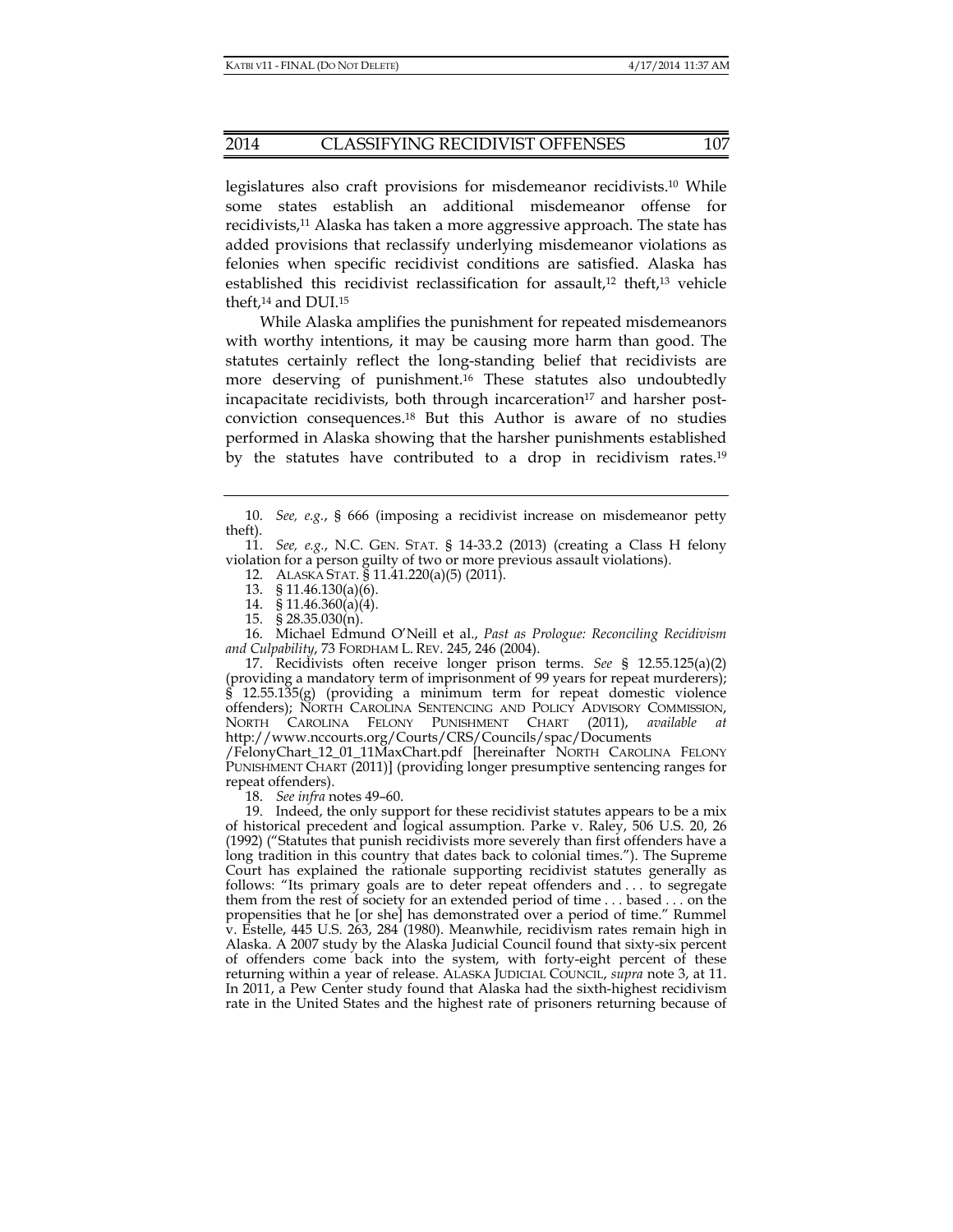Furthermore, there is evidence that other states' recidivist provisions have not had a deterrent effect.<sup>20</sup> Given that the statutes increase the incarcerated population as well as the costs related to incarceration and post-sentence supervision,<sup>21</sup> the lack of evidence showing any deterrent effect is concerning.

Perhaps more ominous, these statutes may impose harsh punishments on the wrong populations. By creating such a large gap between a stand-alone misdemeanor violation and its felony recidivist counterpart, the statutes may actually increase acquittals among the most culpable defendants while forcing guilty pleas out of questionable defendants who give up their chance to face a trial's adversarial structure.22 Prosecutors maintain a heavy bargaining chip, wielding the threat of felony incarceration and its collateral consequences against the defendant.23 The weight of this bargaining chip gives prosecutors significant leverage in initial plea negotiations; however, prosecutors are left with no middle ground. To compromise, they have to drop the charges from a felony to a stand-alone misdemeanor violation. This cliff creates inefficiencies in the plea bargaining process, pools defendants into three over-inclusive groups, and could coerce innocent defendants into plea bargains out of fear of a possible felony conviction.24

 24. *See infra* Part II.A. *See also* Stephanos Bibas, *Plea Bargaining Outside the Shadow of Trial*, 117 HARV. L. REV. 2463, 2507 (2004) ("The decision to go to trial is a gamble . . . . In negotiations, risk-averse people prefer sure settlements . . . .");

new crimes (rather than technical violations of release conditions). Chris Kling, *Study Finds High Alaska Recidivism Rates*, KTUU (Apr. 13, 2011), http://articles.ktuu.com/2011-04-13/prisoners\_29415459.

 <sup>20.</sup> *See* Sara J. Lewis, *The Cruel and Unusual Reality of California's Three Strikes Law:* Ewing v. California *and the Narrowing of the Eighth Amendment's Proportionality Principle*, 81 DENV. U. L. REV. 519, 542–43 & n.241 (2003) (noting that California's three strikes statute has not resulted in any significant drop in crime rates).

 <sup>21.</sup> *See, e.g.*, *House Bill 75*, ALASKA H. FIN. COMM. MINUTES, 19th Leg. (Feb. 22, 1996) (statement of Anne Carpeneti, Assistant Attorney General, Department of Law) (estimating that HB 75 would result in additional costs). *See also* Andrew D. Leipold, *Recidivism, Incapacitation, and Criminal Sentencing Policy*, 3 U. SAINT THOMAS L.J. 536, 537 (2006) (calculating the cost of additional incarceration in the federal system).

 <sup>22.</sup> *See* discussion *infra* Part II.A.

 <sup>23.</sup> For example, a stand-alone violation of section 11.41.230 of the Alaska Statutes would be a Class A misdemeanor with a punishment of zero to one year of incarceration. *See* ALASKA STAT. § 11.41.230(b) (2011) (establishing assault in the fourth degree as a class A misdemeanor); § 12.55.135(a) (requiring imprisonment of less than one year for a class A misdemeanor). If the violation is brought under section  $11.41.220(a)(5)$  of the Alaska Statutes, the defendant will be charged with a Class C felony with a punishment of up to five years of incarceration plus felony consequences. *See* § 11.41.220(e) (establishing assault in the third degree as a class C felony); § 12.55.125 (requiring imprisonment of less than five years for a class C felony).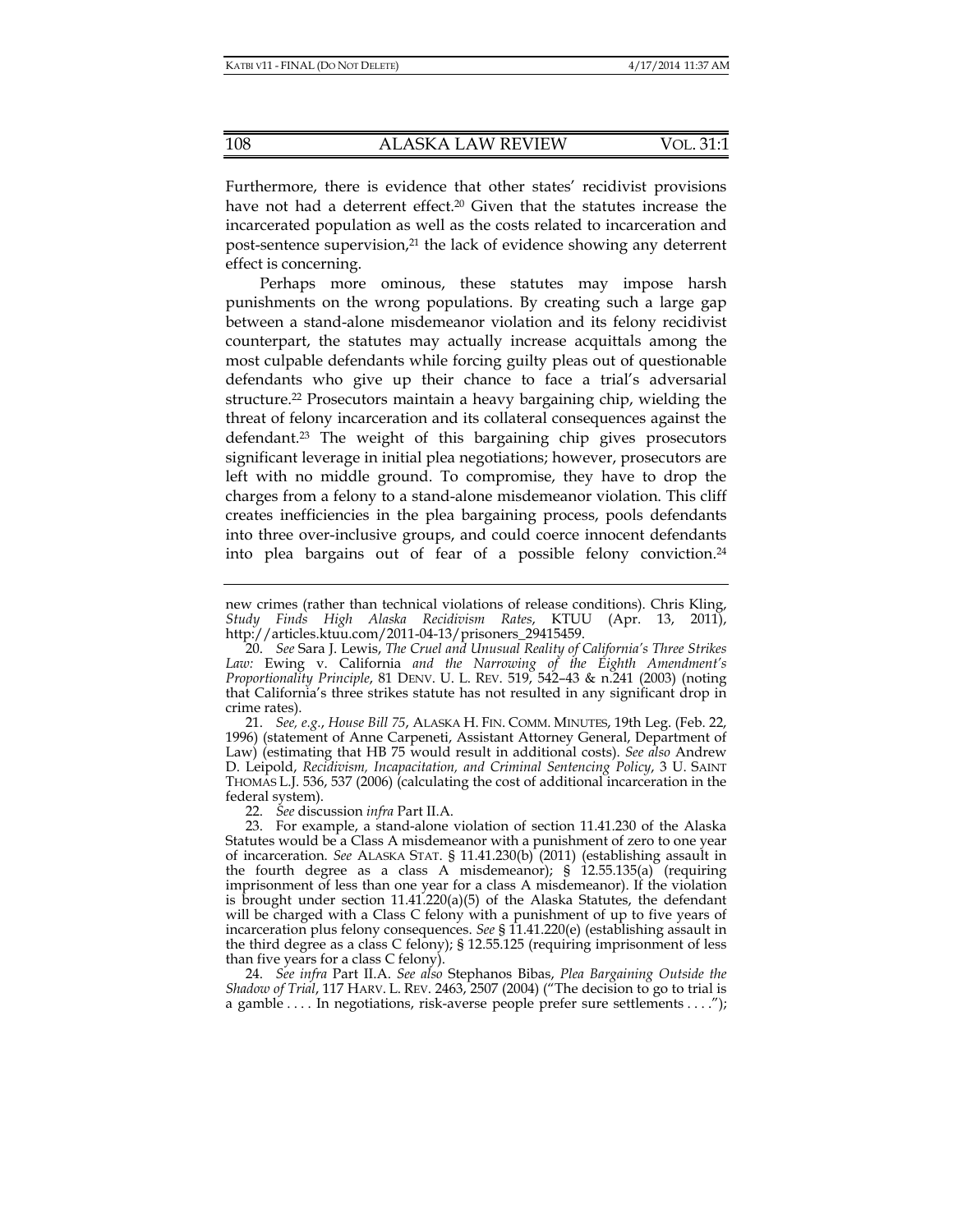Furthermore, the statutes themselves may push up against the Eighth Amendment's proportionality principle25 and the Fifth Amendment's Double Jeopardy Clause,<sup>26</sup> exposing the statutes to attacks on constitutional grounds.

The first section of this Note will begin by taking a close look at Alaska's novel approach to misdemeanor recidivist sentencing. It will also review the reasoning behind increased penalties for recidivists. Section II will explore the pooling and bargaining problems these statutes create, as well as how they threaten to undermine the criminal burden-of-proof requirements and decrease the efficiency of criminal litigation. This section will also examine the potential constitutional challenges that could be levied against the Alaska statutes. Finally, the last section proposes a solution that will avoid or mitigate these problems, while still fulfilling the purpose of recidivist enhancements.

#### **I. ALASKA'S APPROACH TO MISDEMEANOR RECIDIVISM**

Criminal history is one of the primary bases "for a sentencing court[] increasing an offender's sentence."27 After the court determines a defendant's history, guidelines and statutes apply recidivist increases to augment their sentence.<sup>28</sup>

The primary goals of recidivist provisions are to deter and incapacitate repeat offenders, thereby protecting the public.29 Criminal laws add a price to unwanted conduct—punishment—in an attempt to prevent actors from performing that conduct. Some scholars have justified recidivist provisions by claiming the original price was not enough to deter the offenders from the undesirable conduct and higher punishments are necessary for those specific individuals.30 These price increases supposedly provide general deterrence to the public as well.<sup>31</sup>

Robert E. Scott & William J. Stuntz, *A Reply: Imperfect Bargains, Imperfect Trials, and Innocent Defendants*, 101 YALE L.J. 2011, 2012 (1992) ("If . . . innocent defendants as a class are significantly more risk averse than guilty defendants as a class, a prosecutor's failure to internalize a defendant's private information will cost the prosecutor nothing because the defendant, even if innocent, will take the deal anyway.").

 <sup>25.</sup> U.S. CONST. amend. VIII.

 <sup>26.</sup> U.S. CONST. amend. V.

 <sup>27.</sup> Almendarez-Torres v. United States, 523 U.S. 224, 243 (1998).

 <sup>28.</sup> Russell, *supra* note 6, at 1144.

 <sup>29.</sup> White, *supra* note 5 (citing Rummel v. Estelle, 445 U.S. 263, 284 (1980)); *see* Leipold, *supra* note 21, at 542 ("[T]hose in prison don't commit any new crimes except against guards and other inmates.").

 <sup>30.</sup> *E.g.*, O'Neill et al., *supra* note 16.

 <sup>31.</sup> Russell, *supra* note 6, at 1153.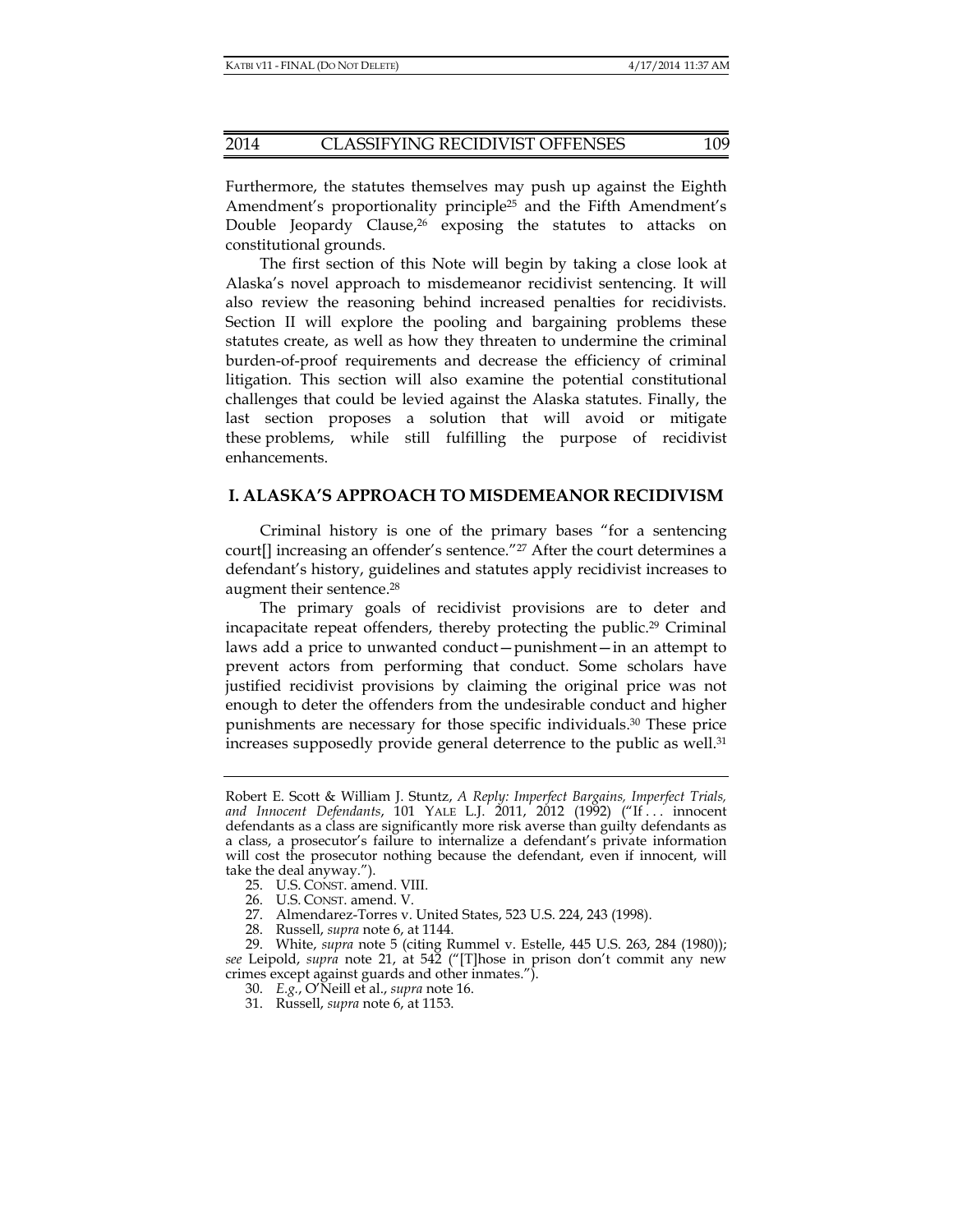Indeed, as the Alaska Supreme Court has explained:

Habitual criminal statutes are founded on the general principle that persistent offenders should be subject to greater sanctions than those who have been convicted only once. These statutes serve as a warning to first time offenders and provide them with an opportunity to reform. It is only upon subsequent convictions for repeated criminal conduct that increasingly stiffer sentences are imposed. The reason the sanctions become increasingly severe is not so much that the defendant has sinned more than once, but that he is deemed incorrigible when he persists in violations of the law after conviction of previous infractions.32

Recidivists are also considered more culpable offenders because they are on notice and have experience with the justice system.33 Furthermore, criminal history is one of the strongest predictors of future criminal acts.34

In light of these justifications,<sup>35</sup> various states have addressed the misdemeanor recidivist problem by creating felony offenses to augment36 or replace37 the original underlying misdemeanors. Alaska courts have explained that their legislature was motivated by at least four different goals in enacting the state's recidivism regime, including improved public safety, reducing repeat offenses, providing clear and easily-understood penalties, and restoring public trust in the criminal

 <sup>32.</sup> State v. Carlson, 560 P.2d 26, 28–29 (Alaska 1977) (citation omitted) (internal quotation marks omitted); *see* Wooley v. State, 221 P.3d 12, 15 (Alaska Ct. App. 2009) (citing and applying *Carlson* in the context of Alaska's misdemeanor upgrade statutes).

 <sup>33.</sup> *See* O'Neill et al., *supra* note 16, at 247 (noting first-time offenders' "lack of familiarity with the criminal justice system"); Aaron J. Rappaport, *Rationalizing the Commission: The Philosophical Premises of the U.S. Sentencing Guidelines*, 52 EMORY L.J. 557, 596–97 (noting that a recidivist criminal "acts with full awareness" of the consequences of his conduct).

 <sup>34.</sup> Rappaport, *supra* note 33, at 590–91 & n.110.

 <sup>35.</sup> *See* Eberhardt v. State, 275 P.3d 560, 566–67 (Alaska Ct. App. 2012) ("The legislature determined that a person who commits three offenses within a tenyear period is a particularly dangerous offender who deserves enhanced punishment.") (Coats, J., dissenting). *See also Wooley*, 221 P.3d at 19 (noting the legislature's goals when enacting the three-strikes law were the traditional goals of (1) improving public safety; (2) reducing the number of serious, repeat offenders; (3) setting proper and simplified sentencing practices; and (4) restoring public trust in our criminal justice system).

 <sup>36.</sup> *See* N.C. GEN. STAT. § 14-33.2 (2013) (augmenting an assault charge with a Class H felony).

 <sup>37.</sup> *See* ALASKA STAT. § 11.41.220(a)(5) (2011) (replacing the original Class A misdemeanor with a Class C felony).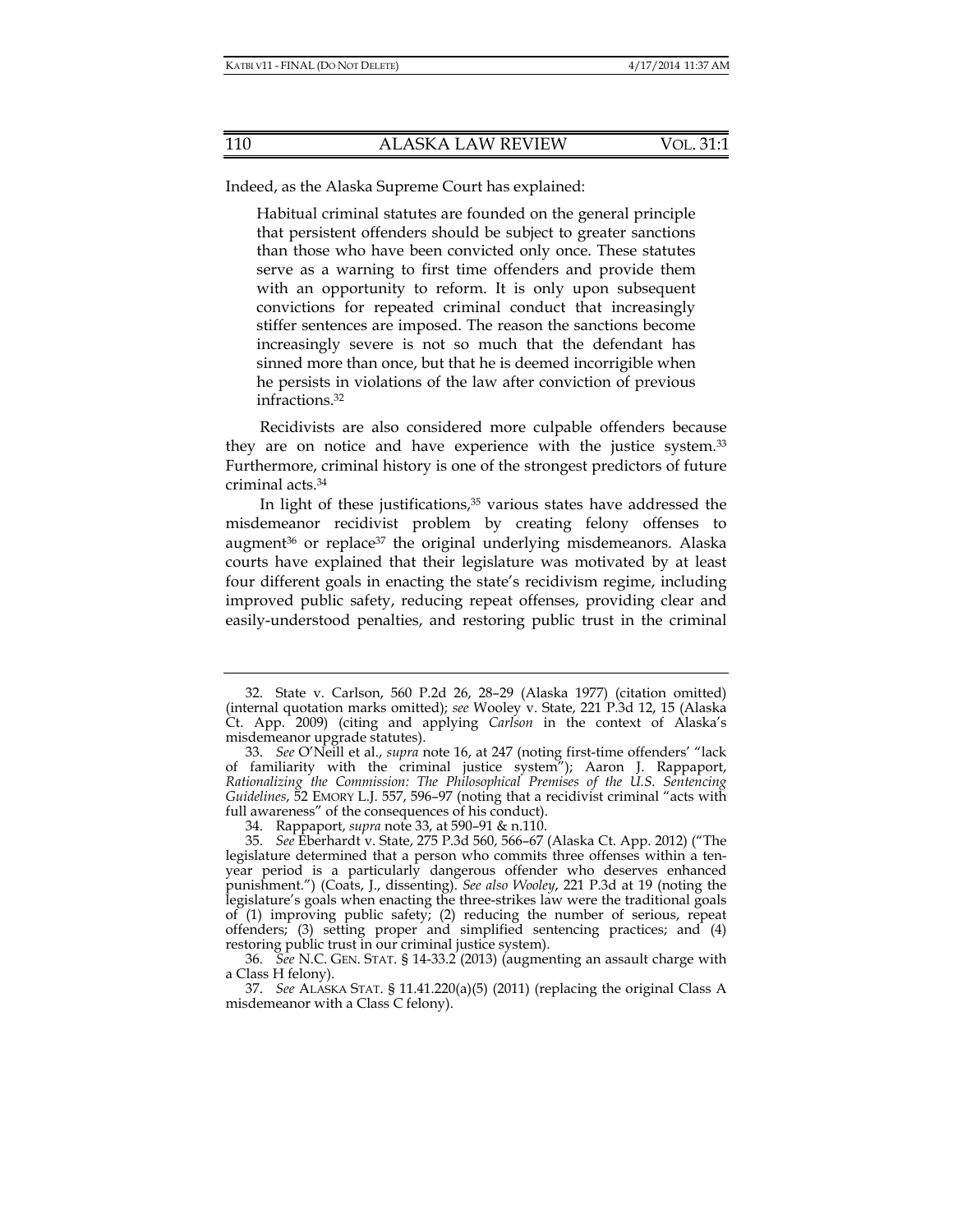justice system.<sup>38</sup> In Alaska, misdemeanor assault,<sup>39</sup> theft,<sup>40</sup> vehicle theft,<sup>41</sup> and DUI42 become felonies after the second or third separate conviction in a five- to ten-year period, depending on the offense. In pertinent parts, the Alaska statutes provide that a person who commits the specified misdemeanor, and who has previously been convicted of one of a set of listed crimes, can be punished under a new felony offense. Similarly, in North Carolina, a separate substantive felony offense can be charged against a person who has committed misdemeanor assault or theft and has two or more prior convictions of assault or theft within the preceding fifteen years.43

This jump in punishment for non-traffic related offenses is a new and relatively rare method of punishing misdemeanor recidivists.44 But the stage is set: misdemeanor violations, once only punishable by a maximum of one year in jail,45 can now trigger felony charges and consequences if the criminal history conditions are satisfied.

## **II. POTENTIAL PROBLEMS WITH ALASKA'S CLASSIFICATION OF RECIDIVIST MISDEMEANOR OFFENSES**

This unique reclassification instantly implicates the felonymisdemeanor distinction. This distinction has been described as "[t]he most important classification of crime in general use in the United States."46 States generally rely on the distinction to scale their laws and

- 38. *Wooley*, 221 P.3d at 19.
- 39. § 11.41.220(a)(5).
- 40. § 11.46.130(a)(6).
	- 41. § 11.46.360(a)(4).
- 42. § 28.35.030(n).
- 43. N.C. GEN. STAT. § 14-33.2 (2013).

 44. Although all fifty states have adopted some type of recidivist punishment regime, White, *supra* note 5, the most common approach is to enact so-called "three strikes laws" that punish multiple felony convictions. The Alaska approach of upgrading multiple misdemeanor offenses into a felony conviction is uncommon outside of the traffic offense context, though not unheard of. *See, e.g.*, FLA. STAT. § 784.03 (2013) (creating a third-degree felony for a person guilty of two or more batteries, aggravated batteries, or felony batteries). By contrast, most states upgrade misdemeanor traffic offenses, like driving under the influence of alcohol, to felonies after a certain number offenses. *See infra* note 136 and accompanying text (listing states which upgrade misdemeanor traffic offenses to felonies).

 45. *See, e.g.*, ALASKA STAT. § 12.55.135 (2011) ("A defendant convicted of a class A misdemeanor may be sentenced to a definite term of imprisonment of not more than one year.").

46. WAYNE R. LAFAVE, CRIMINAL LAW 34 (4th ed. 2003).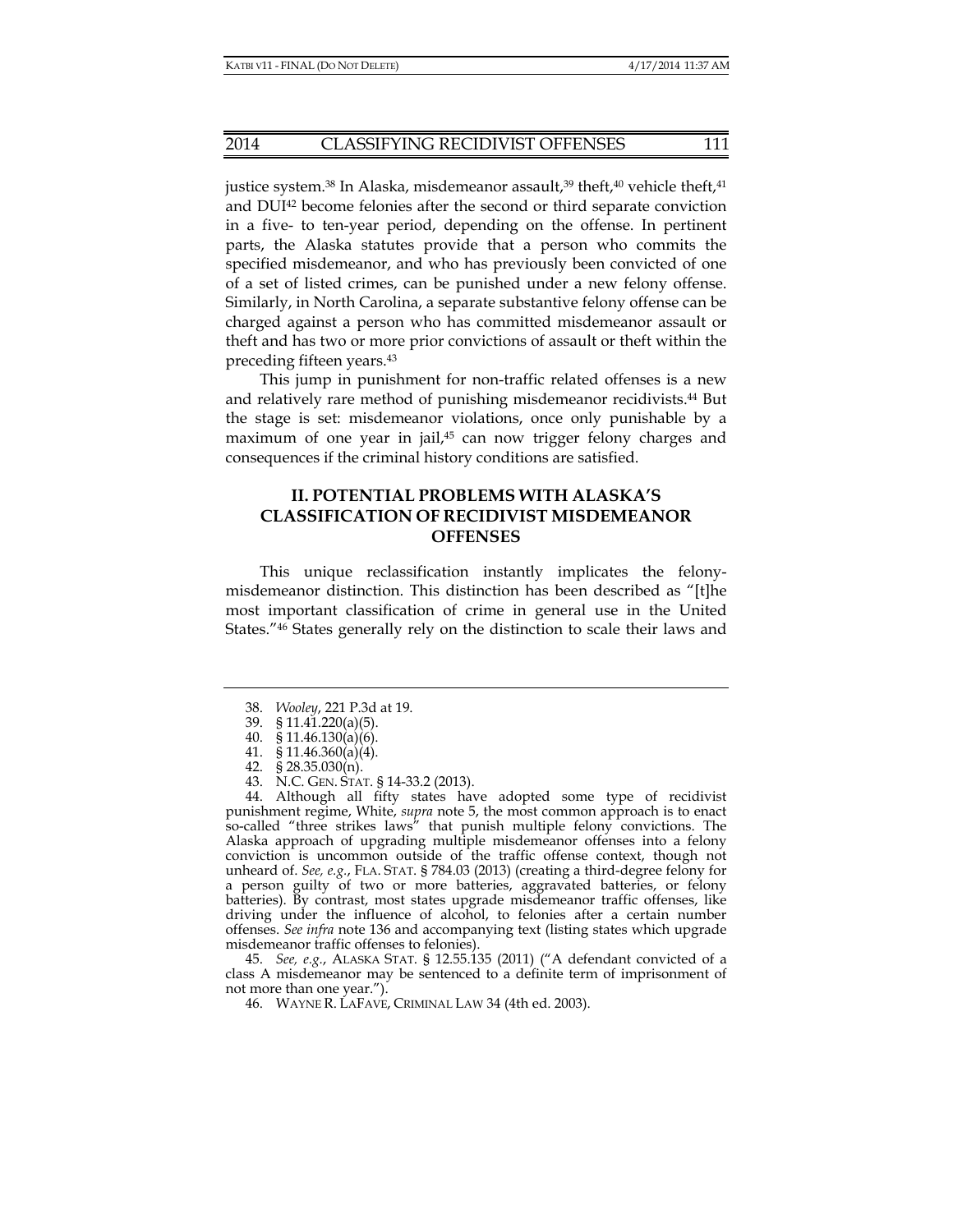punishments.<sup>47</sup> While misdemeanors are seen as minor infractions,<sup>48</sup> felonies are considered serious offenses and can leave a stigma for life.49 Felony convictions result in longer prison sentences,<sup>50</sup> harsher pre-trial sanctions,<sup>51</sup> and more invasive post-sentence supervision.<sup>52</sup> Felons struggle in the marketplace when hunting for jobs, housing, credit, and relationships.<sup>53</sup> Other consequences include disenfranchisement;<sup>54</sup> prohibition from acquiring professional licenses;55 exclusion from the purchase and ownership of firearms;<sup>56</sup> ineligibility from sitting on a jury;<sup>57</sup> ineligibility for government assistance, welfare, and federallyfunded housing;<sup>58</sup> the establishment of grounds for uncontested divorce;<sup>59</sup> and, for non-citizens, even deportation. $60$ 

While this article takes no position on the merits of these collateral consequences per se, the punishment must fit the crime.61 When the

 51. Kirsten Howe, *Criminal Nonsupport and a Proposal for an Effective Felony-Misdemeanor Distinction*, 37 HASTINGS L.J. 1075, 1090 (1986).

52. *Id.*

53. *Id.*

 54. *See, e.g.*, ALASKA CONST. art. V, § 2 (disenfranchising some felons); ALASKA STAT. § 15.80.010 (2011) (defining the term used to disenfranchise felons); Christopher R. Murray, *Felon Disenfranchisement in Alaska and the Voting Rights Act of 1965*, 23 ALASKA L. REV. 289, 289–98 (2006) (describing how "Alaska limits the voting rights of felons").

 55. *See, e.g.*, § 21.27.410(a)(7) (permitting the denial of insurance licenses to those who have been convicted of a felony).

 56. *See, e.g.*, § 11.61.200(a)(1) (criminalizing possession of a firearm capable of concealment after being convicted of a felony).

 57. *See, e.g.*, § 09.20.020 ("A person is disqualified from serving as a juror if the person . . . has been convicted of a felony for which the person has not been unconditionally discharged . . . .").

 58. *See, e.g.*, 42 U.S.C. § 1437d(*l*)(4)(A)(ii) (2012) (providing a maximum of thirty days before a lease must be terminated after a felony conviction). *See also*  Ralston, *supra* note 49, at 1043–44 (noting that food stamps and Social Security benefits can be stripped).

 59. *See, e.g.*, ALASKA STAT. § 25.24.050(3) (allowing divorce grounded on a felony conviction).

60. Ralston, *supra* note 49, at 1044.

 61. Weems v. United States, 217 U.S. 349, 367 (1910) ("[P]unishment for crime should be graduated and proportioned to offense.").

 <sup>47.</sup> Sameer Bajaj, *Policing the Fourth Amendment: The Constitutionality of Warrantless Investigatory Stops for Past Misdemeanors*, 109 COLUM. L. REV. 309, 346 & n.253 (2009).

 <sup>48.</sup> *See* LAFAVE, *supra* note 46, at 34–36 (describing the key differences between felonies and misdemeanors, with the latter carrying less severe penalties).

 <sup>49.</sup> *See* C. William Ralston, *An Act of Criminal "Skullduggery"?: A Critical Analysis of the Circuit Split Resolved in* United States v. Abuelhawa, 112 W. VA. L. REV. 1023, 1042–44 (2010).

 <sup>50.</sup> George C. Thomas III, *A Modest Proposal to Save the Double Jeopardy Clause*, 69 WASH. U. L.Q. 195, 212 (1991).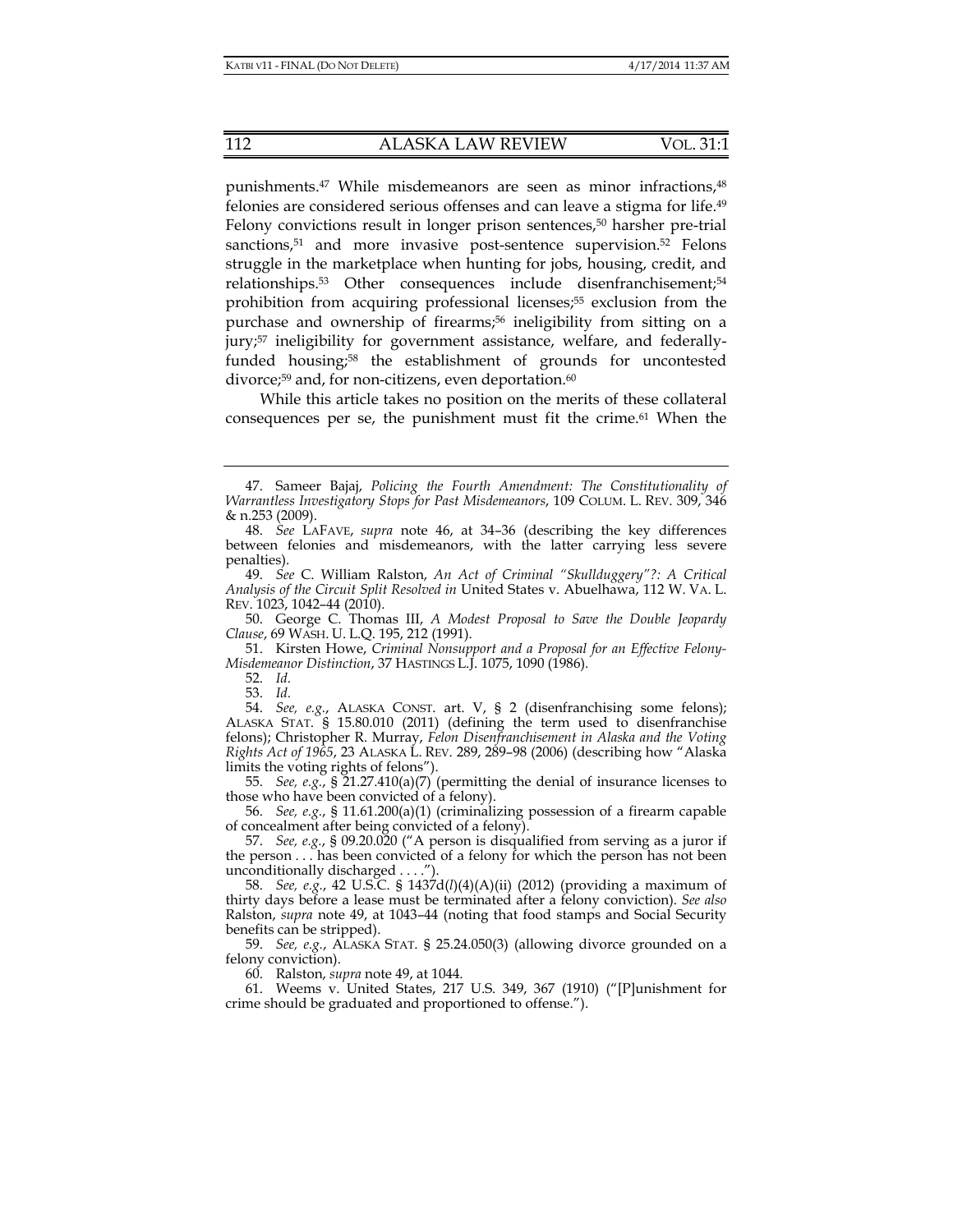#### 2014 CLASSIFYING RECIDIVIST OFFENSES 113

default punishment is high, and when there is no bridge between possible punishments on the prosecutorial menu, plea bargaining, burden of proof, and proportionality difficulties arise.<sup>62</sup> The Alaska recidivist misdemeanor reclassifications create cliff effects in the prosecutorial landscape, causing over-inclusive defendant pooling, plea bargaining inefficiency, and proportionality concerns.<sup>63</sup> The State's burden of proof and the defendant's presumption of innocence are damaged because the prosecutorial menu provides a heavy initial threat for the prosecutor but leaves him no efficient, smooth slope upon which he can negotiate the sentence. Instead, he is forced to negotiate around the cliff, anchoring his negotiation with a threatened felony and its consequences, but then falling immediately down to the stand-alone misdemeanor violation.64 Proportionality is implicated when the traditional misdemeanor violations are elevated to felony offenses and carry with them the numerous collateral consequences.<sup>65</sup> Reclassifying a new offense purely out of recidivist elements also creates double jeopardy concerns.<sup>66</sup>

#### **A. Defendant Pooling, Plea Bargaining, and the Burden of Proof**

Plea bargaining remains a controversial subject in Alaska and its role in sentencing for the most serious felonies remains in flux.67

65. *See infra* discussion of collateral consequences in Part II.

 66. *See* Harold Dubroff, *Recidivist Procedures*, 40 N.Y.U. L. REV. 332, 348 (1965) ("Possible constitutional problems are created by recidivist statutes inasmuch as the defendant has already been punished for his prior crimes.").

 67. The Alaska Attorney General's own shifting positions on plea bargaining are emblematic of the ambivalence toward this issue. Prior to 1975, plea bargaining was "fully institutionalized" in Alaska. Michael Rubinstein & Teresa White, *Alaska's Ban on Plea Bargaining*, 13 L. SOC. REV. 367, 367 (1979). According to a report prepared by the Alaska Judicial Council, lawyers believed that "unless it was crystal clear that you had a client who maintained his innocence—you went to the D.A. to see what could be worked out." MICHAEL L.

 <sup>62.</sup> *See infra* Parts II.A–B.

 <sup>63.</sup> *See infra* Part II.A.

 <sup>64.</sup> For example, an Alaska prosecutor can bring charges under section 11.41.230 of the Alaska Statutes, which would be a class A misdemeanor with zero to one year of incarceration, or charge the recidivist upgrade under section 11.41.220(a) $(5)$  of the Alaska Statutes, which would be a class C felony, providing a presumptive sentence of two years' incarceration and as many as five years, depending on prior criminal history, plus felony collateral consequences. There is no in between option. As a parallel example, take the case of *Baker v. Duckworth*, 752 F.2d 302 (7th Cir. 1985), where "[t]he Marion County prosecutor added this habitual offender count to the pending theft charge after plea bargaining attempts with Baker proved unsuccessful . . . ." *Id.* at 303–04. Baker was convicted of theft and the jury found that he was a habitual offender. *Id.* the court therefore enhanced his sentence. *Id.*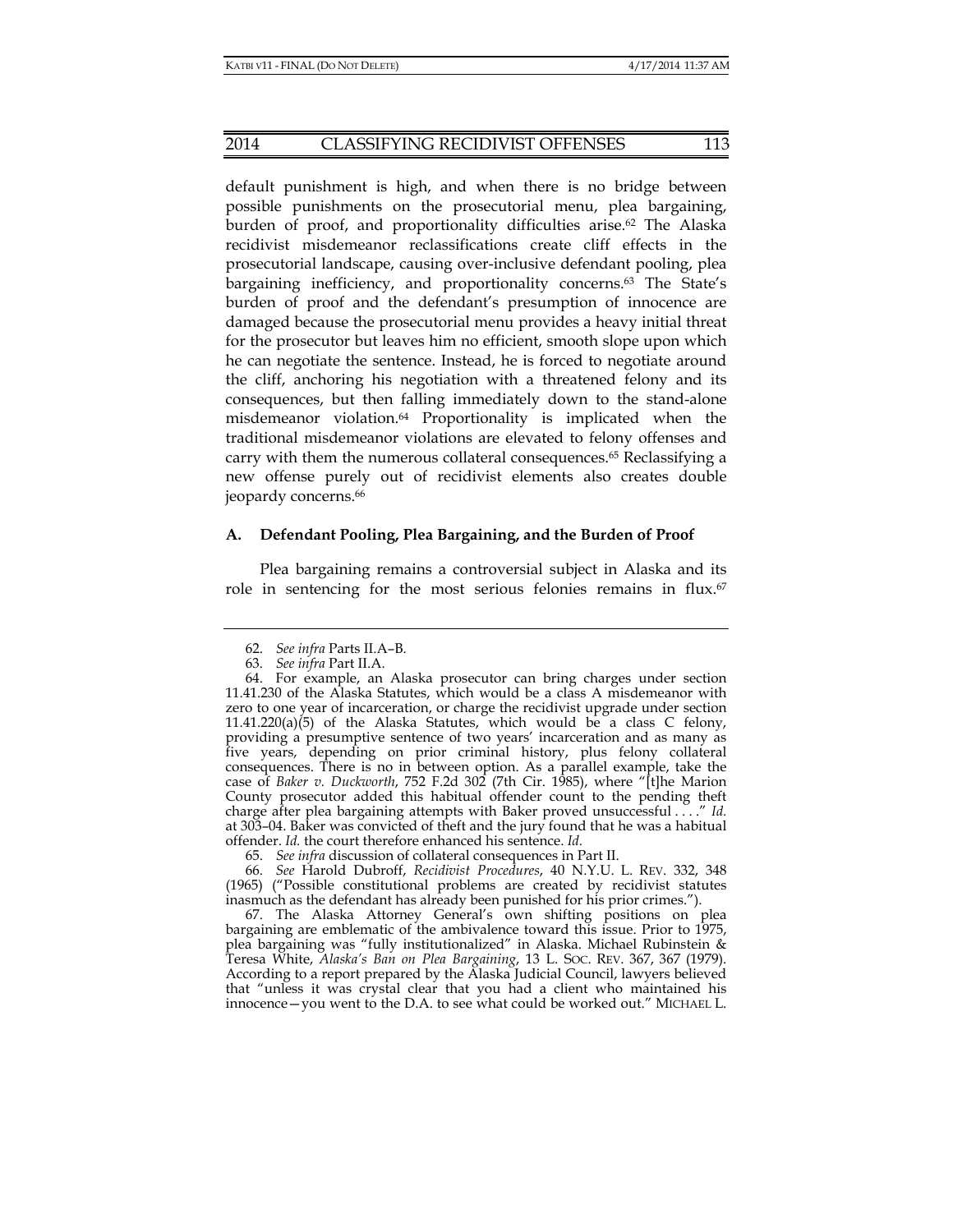However, plea bargaining has played an overwhelmingly large role in Alaskan criminal law.68 According to the 2012 Alaska Court System Annual Report, 4,892 out of the 6,623 felony cases were disposed of via plea bargains.69 **"**The principle that there is a presumption of innocence in favor of the accused is the undoubted law, axiomatic and elementary, and its enforcement lies at the foundation of the administration of our criminal law."70 This foundational principle forms the basis for all criminal trials. To avoid this heavy burden and save on litigation costs and resources, prosecutors offer plea bargains.71 The bargains typically offer reduced charges in exchange for a guilty plea.72 Defendants negotiate toward an agreeable settlement in the "shadow" of their impending trial.73 Both parties work together to find a settlement that is mutually satisfying, given the evidence, charges, and trial costs.74

The "shadow of trial" theory purports that litigants "bargain

 68. In 1974, for example, roughly ninety-four percent of criminal cases were resolved by plea bargaining. *Alaska Plea Bargaining Ban Successful*, THE LEDGER, May 18, 1978, at 8B.

 69. ANNUAL REPORT FY 2012, ALASKA COURT SYSTEM 89 tbls.4.18 & 4.19 (2012), *available at* http://courts.alaska.gov/reports/annualrep-fy12.pdf.

70. Coffin v. United States, 156 U.S. 432, 453 (1895).

 72. Thomas R. McCoy & Michael J. Mirra, *Plea Bargaining as Due Process in Determining Guilt*, 32 STAN. L. REV. 887, 893 (1980) ("In plea bargaining, the state attempts to induce defendants to plead guilty by threatening to impose a harsher sentence should they be convicted at trial than it would impose if they pleaded guilty.").

73. Bibas, *supra* note 24, at 2464.

74*. Id*.; Covey, *supra* note 71.

RUBINSTEIN ET AL., THE EFFECT OF THE OFFICIAL PROHIBITION OF PLEA BARGAINING ON THE DISPOSITION OF FELONY CASES IN THE ALASKA CRIMINAL COURTS 2 (1978). However, in 1975, Alaska's Attorney General banned plea bargaining by its prosecutors. *Id*. at 1. Attorney General Gross justified the ban on the grounds that it promoted public confidence in the justice system and created a system wherein people could be fairly charged. *Id.* at 15–17. But despite the official ban, "charge bargaining" continued to occur. *Id.* at 19. However, Alaska's current Attorney General, Michael Geraghty, announced a slight change in policy in 2013. Michelle Boots, *State Puts an End to Sentencing Deals in Serious Crimes*, ANCHORAGE DAILY NEWS (July 23, 2013), http://www.adn.com/2013/ 07/23/2987774/law-department-puts-an-end-to.html. This change does not affect the present analysis because his office merely announced that it would no longer make deals with defendants about the length of jail time they would receive for most serious classes of felonies and cases involving sexual assault. *Id.*

 <sup>71.</sup> Gabriel J. Chin & Richard W. Holmes, Jr., *Effective Assistance of Counsel and the Consequences of Guilty Pleas*, 87 CORNELL L. REV. 697, 703 (2002) ("[I]n some cases defendants who might be acquitted after trial plead guilty to relatively minor offenses because the cost of defense exceeds seemingly minimal penalties and consequences."); Russell D. Covey, *Signaling and Plea Bargaining's Innocence Problem*, 66 WASH. & LEE L. REV. 73, 74 (2009) ("The latest data available indicates that approximately 95% of all adjudicated felony criminal charges are disposed with through guilty pleas.").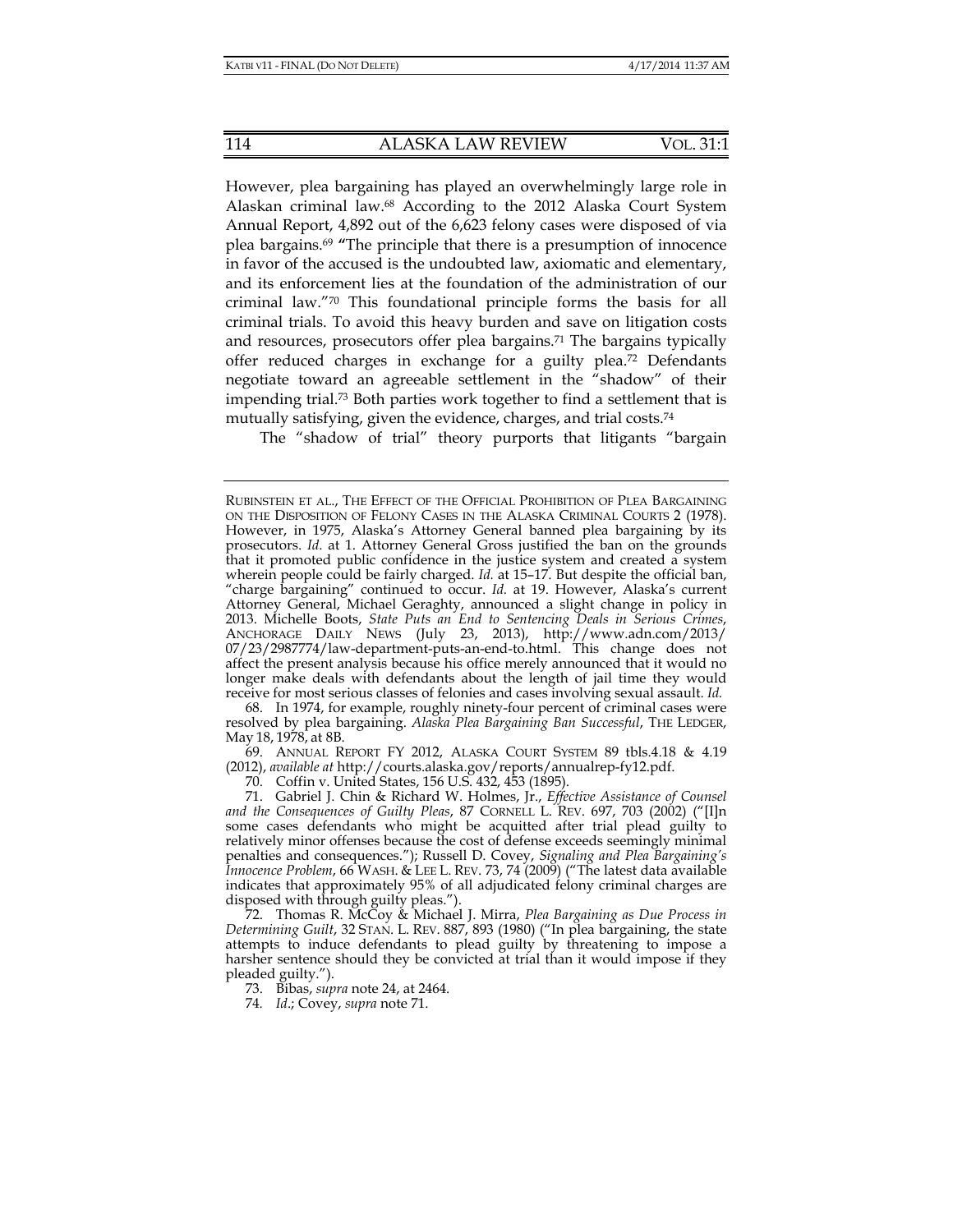toward settlement in the shadow of expected trial outcomes" by "forecast[ing] the expected trial outcome and strik[ing] bargains that leave both sides better off."75 A perfectly rational defendant facing criminal charges will weigh the punishment awaiting him if convicted at trial against his chance of conviction. If his expected value of punishment76 in trial is higher than the expected value of punishment through a plea bargain, he will always take the plea, regardless of his culpability.<sup>77</sup> The prosecutor faces his own calculus—he will weigh the time, effort, and value of fully punishing given the chance of conviction in court against the value of a bargained punishment.<sup>78</sup> When the calculus favors a bargain for both parties, the case settles.

Murder cases provide the purest example of this bargaining. Prosecutors generally pursue these cases when feasible,<sup>79</sup> likely in part due to the stirring facts and general public outcry. Because a high percentage of these cases are pursued, a high percentage of them go to trial.80 Prosecutors in these publicized, grisly cases chase the highest penalties.81 Thus, the settlement curves are accurately calculated, and plea bargains "fall squarely in the law's shadow" based on the expected trial outcomes.82

However, plea bargaining calculus is not an exact science. While pure theory predicts that all charged defendants should agree to some reasonable plea based on their forecasted trial,<sup>83</sup> many factors can distort rational plea bargaining calculations. These factors include the time value of liberty;<sup>84</sup> imperfect heuristics;<sup>85</sup> overconfidence;<sup>86</sup> denial;<sup>87</sup> poor

82. *Id*.

 <sup>75.</sup> Covey, *supra* note 71, at 74 n.1 (quoting Bibas, *supra* note 24, at 2464).

 <sup>76.</sup> The expected value of punishment is a defendant's presumptive punishment multiplied by the chance of receiving that punishment.

 <sup>77.</sup> *See* Gregory M. Gilchrist, *Plea Bargains, Convictions and Legitimacy*, 48 AM. CRIM. L. REV. 143, 146 (2011) ("The practice of plea bargaining—granting a benefit to the defendant in exchange for the waiver of certain trial and appellate rights—provides an incentive to plead guilty.").

 <sup>78.</sup> *Id*.

 <sup>79.</sup> William J. Stuntz, *Plea Bargaining and Criminal Law's Disappearing Shadow*, 117 HARV. L. REV. 2548, 2563 (2004).

 <sup>80.</sup> *See id*. ("In murder cases, prosecutors generally pursue every case they can, which is why the acquittal rate in such cases is so much higher than for felonies generally.").

 <sup>81.</sup> *See id*. ("Then too, prosecutors probably try to maximize punishment in murder cases—not counting death sentences—partly because the public wants the harshest possible punishment in those cases, and partly because the prosecutors themselves believe it just.").

 <sup>83.</sup> *See* Covey, *supra* note 71 (citing Bibas, *supra* note 24, at 2464) (noting that in theory both innocent and guilty defendants "almost always act rationally by pleading guilty rather than contesting guilt at trial")*.*

 <sup>84.</sup> *See* Gilchrist, *supra* note 77, at 154–55 (discussing how defendants value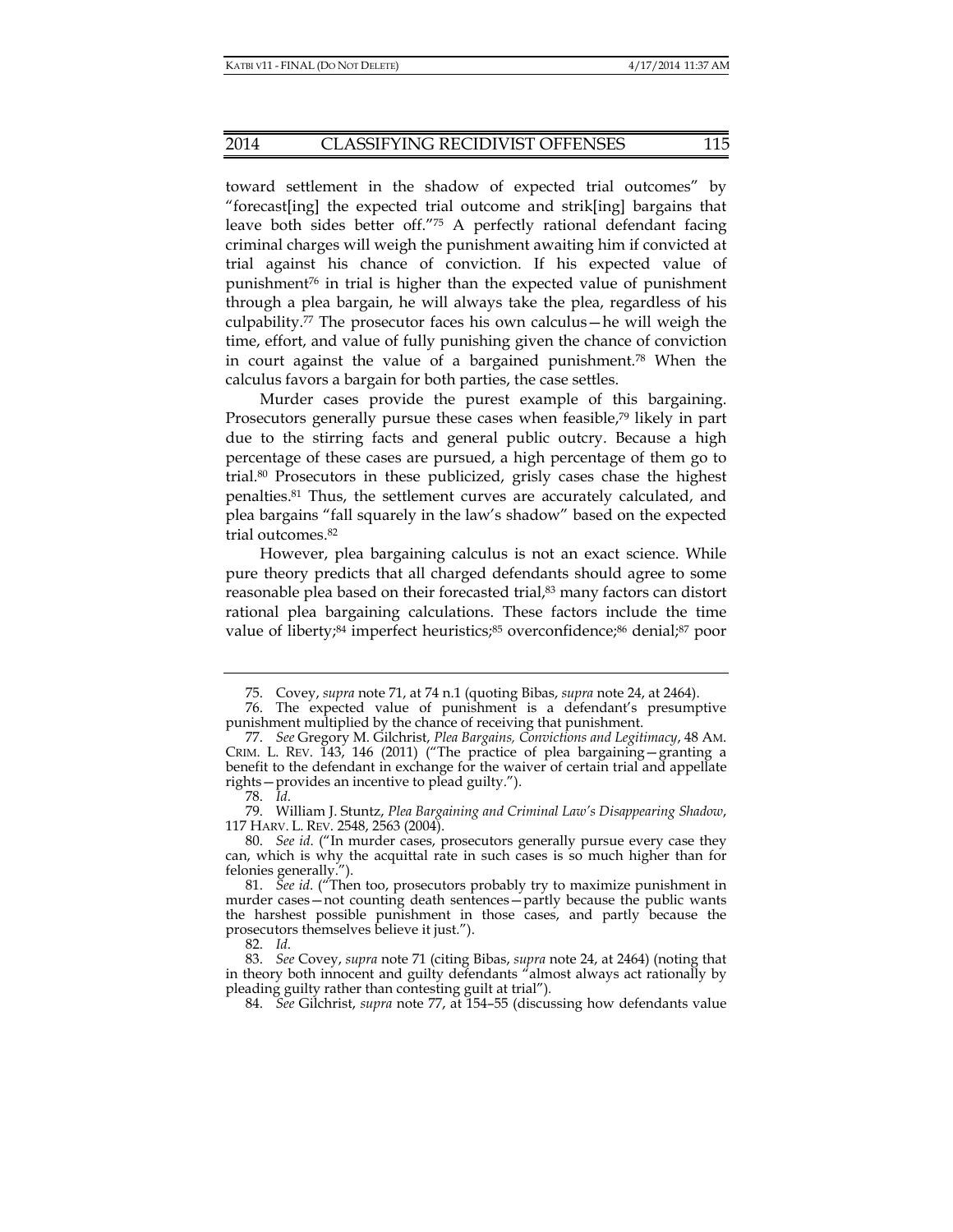representation;<sup>88</sup> memory problems surrounding the alleged crime;<sup>89</sup> mental illness;<sup>90</sup> a lack of discovery;<sup>91</sup> attorney workloads and resources;<sup>92</sup> risk and loss aversion;<sup>93</sup> defendant demographics;<sup>94</sup> and most pertinently, the valuation of collateral consequences. These distorting factors may further distance actual guilt from the defendant's willingness to plead guilty.95

While these insidious variables warp the plea bargaining calculus, defendants are still eager to plea. The eagerness comes from a desire for finality; while going to trial presents uncertainty and the threat of harsher punishment, plea bargains "barter away [the] chance for acquittal for a lower but more certain sentence."96 Because many people are loss averse, they prefer a certain smaller loss to the chance of a larger loss.97 A loss-averse defendant prefers a one hundred percent chance of a one-year punishment over a fifty percent chance of a two-year punishment.98 Furthermore, innocent defendants are even more lossaverse than guilty defendants.99 Certain cases are also harder to prove, regardless of the defendant's underlying factual guilt.100 Given these incentives, the aforementioned confounding variables, and the prevalence of plea bargaining regardless of factual guilt, the prosecutorial menu must be flexibly and smoothly structured to account for plea-bargaining distortions and to match negotiation needs.

On top of these psychological and logistical factors that distort plea-bargaining calculus, the recidivist statutes in Alaska exacerbate plea-bargaining problems. Only smoothly graduated punishment

their liberty interests).

 <sup>85.</sup> *Id*. (quoting Bibas, *supra* note 24, at 2496).

 <sup>86.</sup> Bibas, *supra* note 24, at 2464.

 <sup>87.</sup> *Id*.

 <sup>88.</sup> Oren Gazal-Ayal, *Partial Ban on Plea Bargains*, 27 CARDOZO L. REV. 2295, 2302–03 (2006).

 <sup>89.</sup> Bibas, *supra* note 24, at 2531.

 <sup>90.</sup> *Id*.

 <sup>91.</sup> *Id*.

 <sup>92.</sup> *See* Stuntz, *supra* note 79, at 2555 (discussing the difficulties faced by underfunded law enforcement agencies).

 <sup>93.</sup> Bibas, *supra* note 24, at 2464.

 <sup>94.</sup> *Id*. at 2511–12.

 <sup>95.</sup> Gilchrist, *supra* note 77, at 146–48 (discussing a situation in which an innocent defendant nonetheless chose to plead guilty).

 <sup>96.</sup> Bibas, *supra* note 24, at 2507.

 <sup>97.</sup> *Id.* at 2508.

 <sup>98.</sup> *See id*. Daniel Kahneman and Amos Tversky have found people are loss adverse and typically "would prefer a certainty of losing \$50 to a 50 percent chance of losing \$100." *Id.*

 <sup>99.</sup> Scott & Stuntz, *supra* note 24.

 <sup>100.</sup> Covey, *supra* note 71, at 82.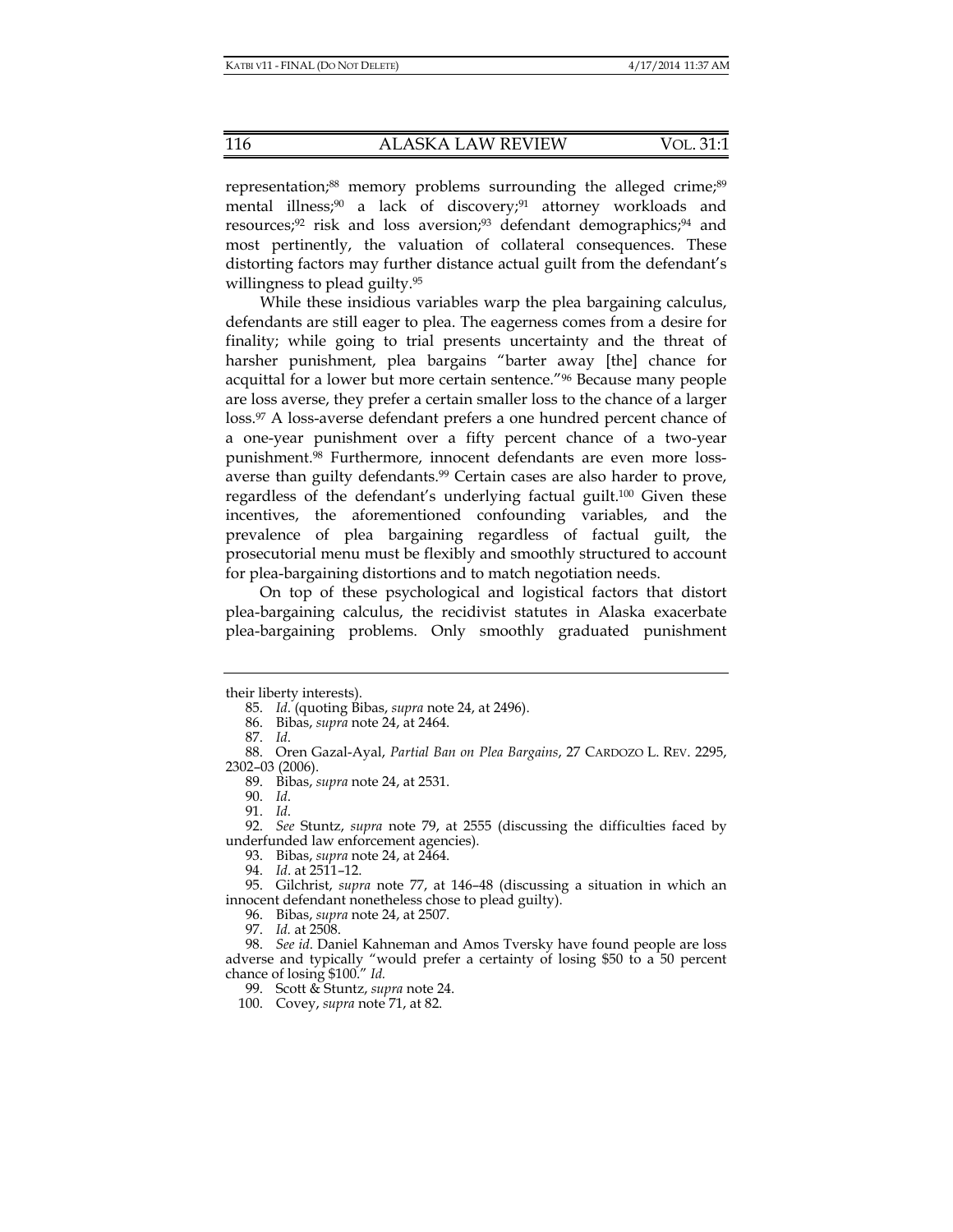options will allow for smooth, efficient plea negotiations—negotiations that can seamlessly react to the shadows of trial and variations in evidence.101

Instead, the Alaska Statutes create massive cliffs with their recidivist sentencing structure. The shadow of trial is formed around the felony conviction for recidivism, its enhanced incarceration period, and its collateral consequences. Any plea-bargaining that takes place will be forced to vacillate between that harsh felony punishment and the lesser misdemeanor sentence. By creating a cliff between the felony recidivist offense and the stand-alone misdemeanor violation, Alaska has caused the prosecutor and defendant have no middle ground on which to meet.

Precisely quantifying the cliff effect is made even more difficult by the imprecise valuation of felony collateral consequences. While most recidivist increases operate within their offense spectrum, where misdemeanors remain misdemeanors and felonies remain felonies,102 shifting between a misdemeanor and a felony brings about not only increased incarceration, but new felony collateral consequences. Quantifying these consequences, which are not numerical in nature, is difficult for both parties in plea negotiations, and both parties already suffer from several obfuscating effects. This exacerbates the already intimidating cliff effect, adding an extra layer of complication and (potentially mis-)calculation to the plea-bargaining calculus.

Given these distant and obscure posts on which the negotiations must be anchored, defendants will likely pool into three categories. When prosecutors have very strong cases, they will likely not bother with the misdemeanor offer; when they have very weak cases, they would likely bargain at or below the misdemeanor level anyway. The massive cliff between the full charge and any possible bargain creates gross inefficiencies for those mid-level defendants with average cases or inconclusive evidence. The prosecutor is thus likely limited to those two distant landmarks, regardless of the variations in case strength among this enlarged middle class.

This structure causes several problems. The first group, holding the prosecutor's strongest cases, will now be forced to trial more frequently because the stand-alone misdemeanor punishment is too lenient a bargain in the prosecutor's eyes. The raw increase in trials will lead to a natural increase in acquittals as well, even though these defendants are

 <sup>101.</sup> *See* Bibas, *supra* note 24, at 2535 ("While determinate sentencing is less uncertain than indeterminate sentencing, it risks being lumpy. If we wanted plea bargaining to work like a smooth, efficient market, we would have to iron out its rigidity and lumps.").

 <sup>102.</sup> *E.g.*, CAL. PENAL CODE §§ 666, 666.5, 667, 1170 (West 2011).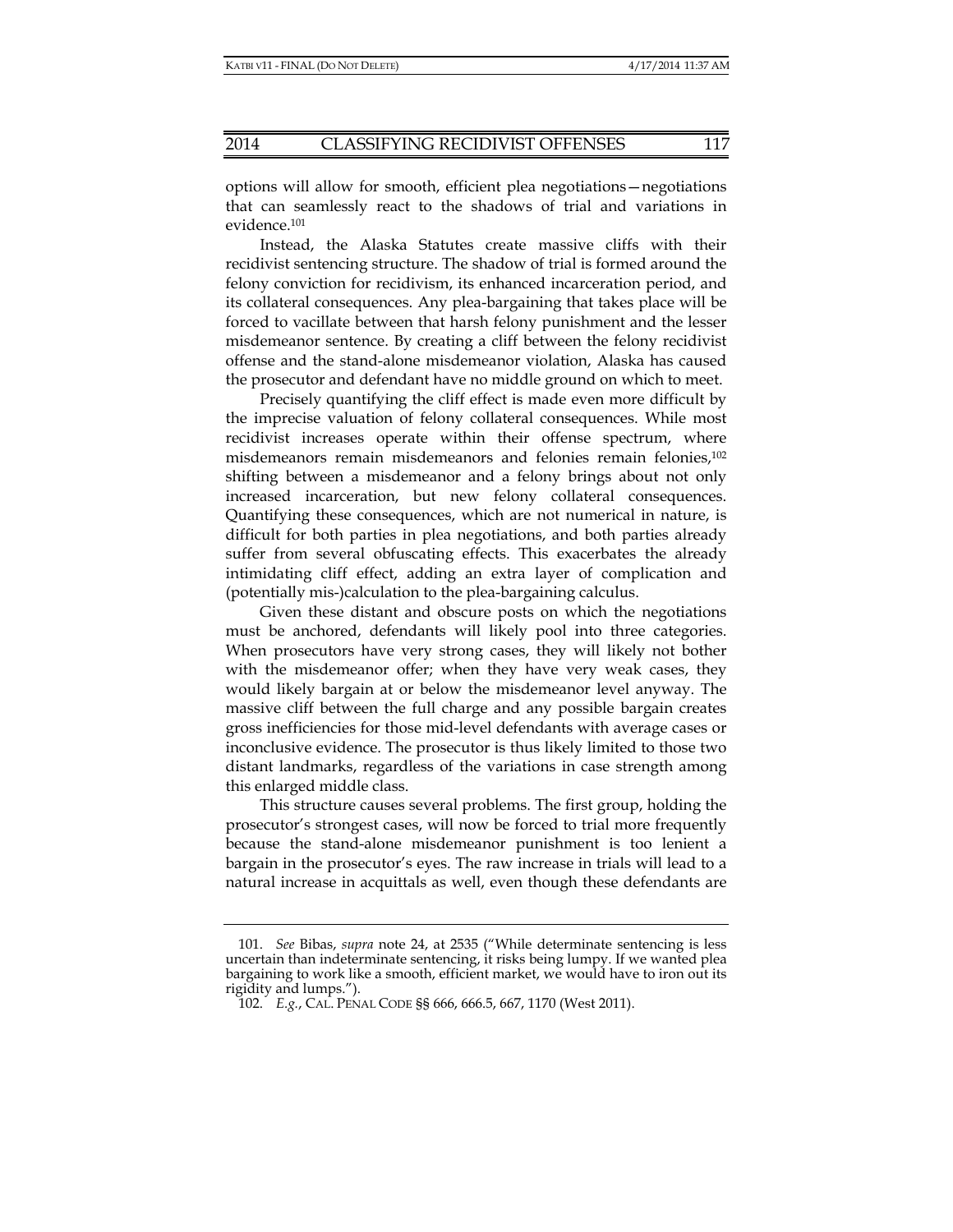often the most culpable. This will also reduce the number of cases that plead out. The increase in tried cases will increase the costs of litigation imposed on the state and stretch the resources of prosecutor and defender offices beyond their current level.<sup>103</sup>

The second group, holding middling levels of evidence, will increase in size but decrease in negotiation efficiency. The most riskaverse defendants will take the stand-alone misdemeanor plea because it is the only offer they can get. They can easily be coerced into accepting misdemeanor charges, given the risks and costs of felony punishment and collateral consequences. To avoid a potentially massive loss, even innocent defendants could take pleas.<sup>104</sup> Their natural loss aversion encourages taking the plea to lock down an acceptable and certain sentence instead of rolling the dice at trial.<sup>105</sup> Many more defendants will present cases that may deserve harsher punishment than the stand-alone misdemeanor provides, but are not worth taking to trial because the evidence is not strong enough for the prosecutor. These defendants will quickly accept the stand-alone misdemeanor bargain, as they are getting a great deal given the potential punishment at trial. In essence, the sentencing differentials leave many of these mid-level defendants with no choice but to plea, despite their case strength (or lack thereof).106

The final group, holding the prosecutor's weakest cases, will be mostly unaffected because they will almost always be bargaining at or below the stand-alone offense, given their low chance of conviction at trial.

In summary, heavy top-end penalties without smooth surrounding gradations will not allow prosecutors to efficiently negotiate bargains. Defendants will be stuck with lumpy offers, and they will pool together regardless of the variations in their groups. Not only does this stretch the resources of the litigants, acquit a larger number of strong cases, and expose weak and innocent defendants to harsh penalties and plea deals, but it also degrades the burden of proof for the large class of middling defendants.107

107. *See id*. at 230–31 (telling the tale of an eighty-eight dollar forgery earning

 <sup>103.</sup> Stuntz, *supra* note 79, at 2554–56.

 <sup>104.</sup> *See* Scott W. Howe, *The Value of Plea Bargaining*, 58 OKLA. L. REV. 599, 630 (2005) ("[B]argaining promotes false guilty pleas[.]"); Covey, *supra* note 71, at 82 ("Cases that turn on a confident witness's identification, for example, may look quite strong to a jury but include a large proportion of actually innocent defendants.").

 <sup>105.</sup> Bibas, *supra* note 24, at 2507.

 <sup>106.</sup> *See* Maximo Langer, *Rethinking Plea Bargaining: The Practice and Reform of Prosecutorial Adjudication in American Criminal Procedure*, 33 AM. J. CRIM. L. 223, 224–25 (2006) (discussing the problems with the current state of plea bargains in the American justice system).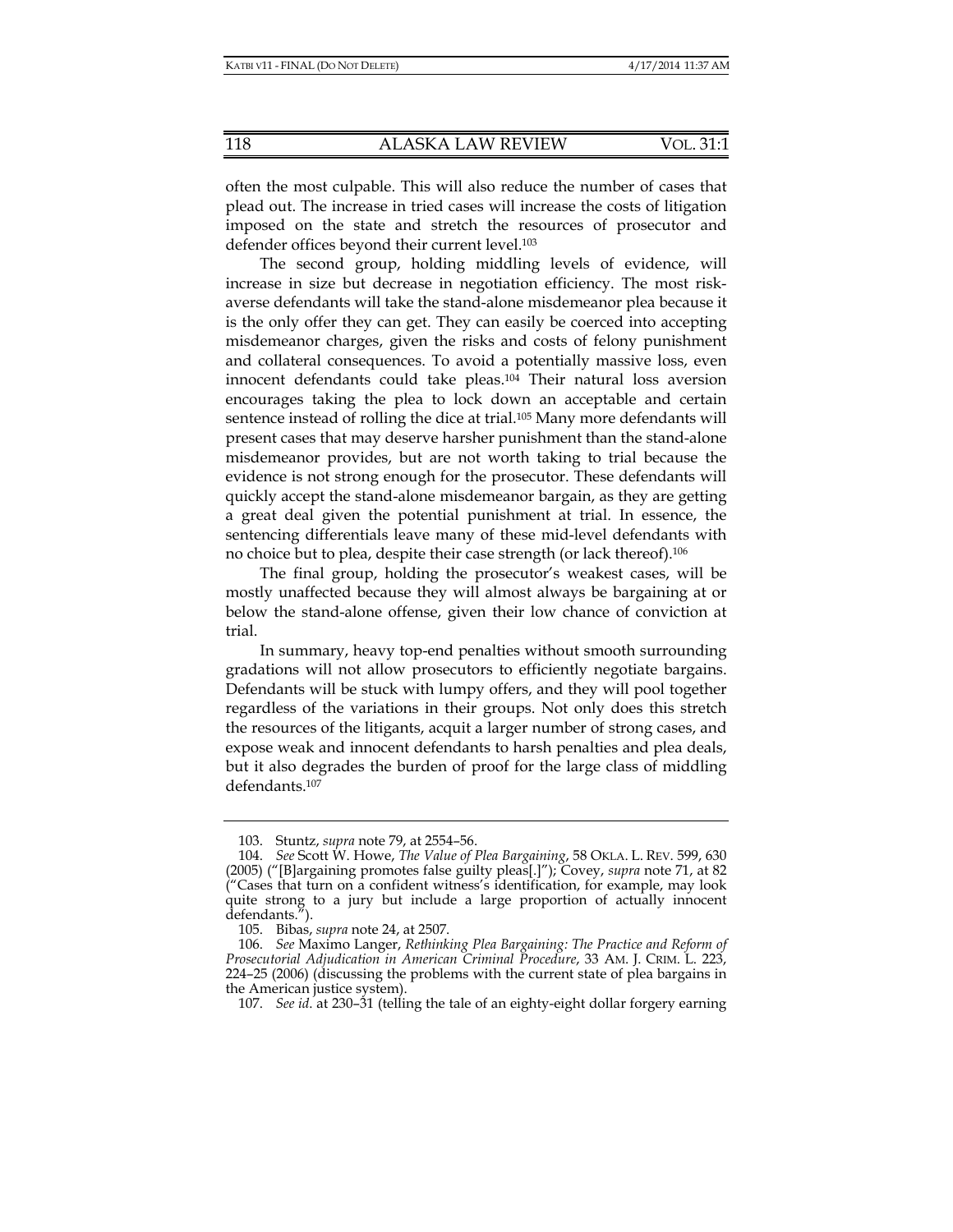The mid-level defendants averse to the intimidating felony charges will plea to lesser offenses at extremely high rates. The mid-level defendants with damning cases who nonetheless get a bargain offer will take it with haste. Thus, the predominant burden of proof becomes probable cause.108 Probable cause is the standard that most prosecutors must meet when leveling formal criminal charges.109 It is not necessary for a prosecutor to be convinced beyond a reasonable doubt to issue formal charges, offer a plea bargain, and secure a guilty plea.110 When the prosecutor's only options are to initiate stand-alone misdemeanor offenses or felony recidivist charges, the disparate penalties drive bargains in a large number of the middle class of defendants. Given the increased incentive to plead (increased from an already high rate), the standard of proof so revered in our constitutional system is reduced to mere probable cause.111 This erosion away from the reasonable doubt standard is of great harm to the criminal justice system:

The reasonable-doubt standard plays a vital role in the American scheme of criminal procedure. It is a prime instrument for reducing the risk of convictions resting on factual error . . . . Accordingly, a society that values the good name and freedom of every individual should not condemn a man for commission of a crime when there is reasonable doubt about his guilt . . . . [T]he reasonable-doubt standard is indispensable to command the respect and confidence of the community in applications of the criminal law. It is critical that the moral force of the criminal law not be diluted by a standard of proof that leaves people in doubt whether innocent men are being condemned. It is also important in our free society that every individual going about his ordinary affairs have confidence that his government cannot adjudge him guilty of a criminal offense without convincing a proper factfinder of his guilt with utmost certainty.112

a recalcitrant defendant life in prison). *See also* Stuntz, *supra* note 79 ("[P]rosecutors [may] threaten the death penalty in cases in which they have no desire to impose it, as a means of getting better plea bargains.").

 <sup>108.</sup> Gilchrist, *supra* note 77, at 153 ("Where the government has: (a) probable cause to bring a series of charges with significantly disparate penalties, and (b) discretion to select among those charges, then the effective burden of proof to secure a conviction can be reduced to as little as probable cause.").

 <sup>109.</sup> Langer, *supra* note 106, at 261 n.146 (2006).

<sup>110</sup>*. Id.* at 260–61.

 <sup>111.</sup> Gilchrist, *supra* note 77, at 153.

 <sup>112.</sup> *In re* Winship, 397 U.S. 358, 363–64 (1970) (internal citations omitted).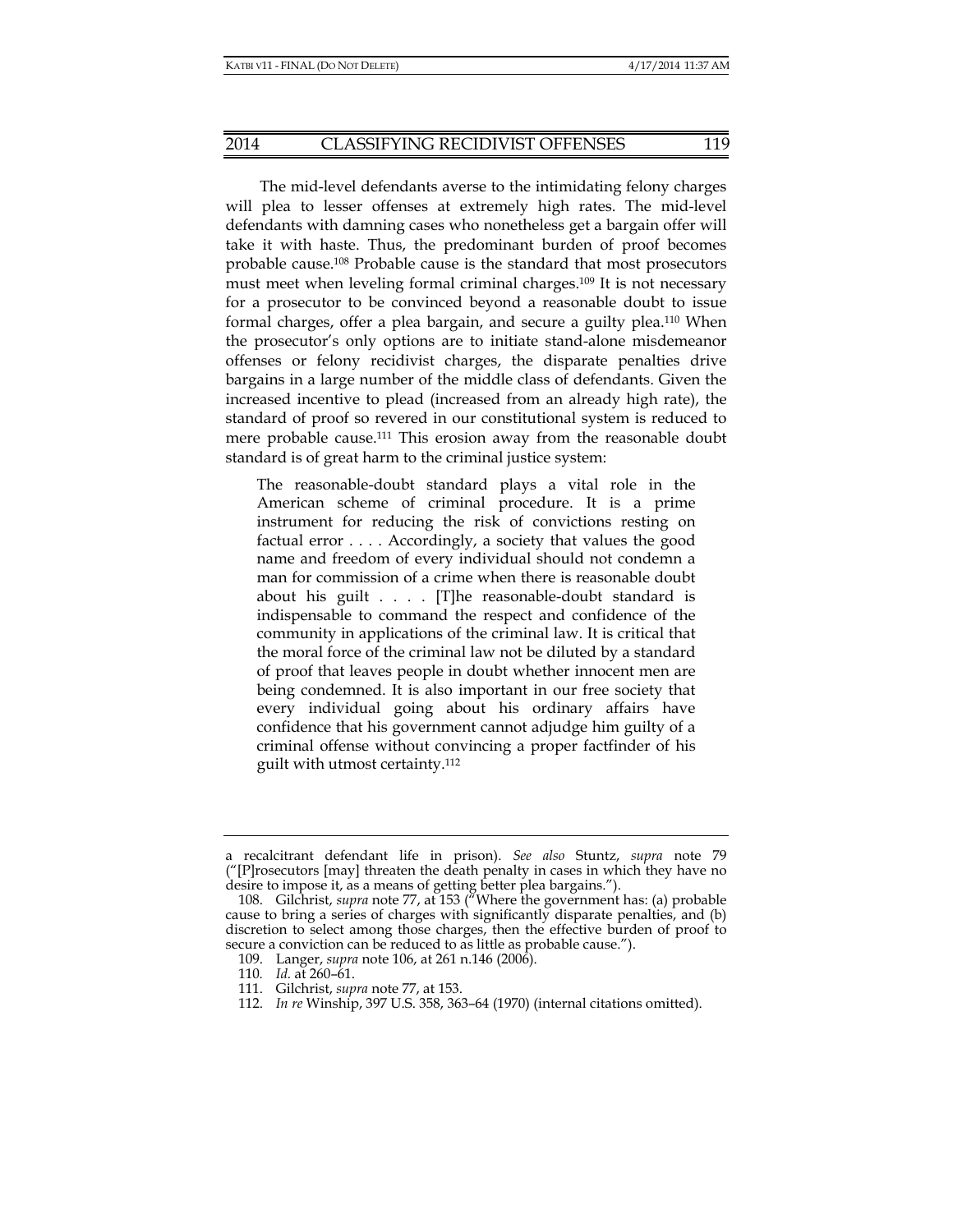#### **B. Proportionality**

The Eighth Amendment doctrine of proportionality<sup>113</sup> has long been the subject of academic analysis, but it has been infrequently used to decide cases.114 The Supreme Court first invalidated a sentence on proportionality grounds in 1910.115 Since then, use of the proportionality principle to invalidate non-capital sentences has been exceedingly rare and quite muddled—the primary cases<sup>116</sup> have provided more uncertainty than clarity.117

Proportionality challenges ask when an otherwise constitutional punishment is "so 'excessive' or 'disproportionate' in relation to the crime for which they are imposed that [it becomes] unconstitutional."118 *Weems v. United States* held that the "punishment for crime should be graduated and proportioned to offense" and struck down a non-capital sentence.119 Many years after *Weems*, *Solem v. Helm*120 enunciated a proportionality test. First, the Court required a comparison of "the gravity of the offense and the harshness of the penalty . . . in light of the harm caused or threatened to the victim or society, and the culpability of

115*.* Weems v. United States, 217 U.S. 349 (1910).

 116. Ewing v. California, 538 U.S. 11 (2003); United States v. Bajakajian, 524 U.S. 321 (1998); Harmelin v. Michigan, 501 U.S. 957 (1991); Solem v. Helm, 463 U.S. 277 (1983); Rummel v. Estelle, 445 U.S. 263 (1980).

 <sup>113.</sup> U.S. CONST. amend. VIII; *see* Robinson v. California, 370 U.S. 660, 667 (1962) (holding that the the Eighth Amendment applies to the states through the Fourteenth Amendment).

 <sup>114.</sup> *See* Youngjae Lee, *The Constitutional Right Against Excessive Punishment*, 91 VA. L. REV. 677, 688 (2005) ("Between 1910, when *Weems* was decided, and 1972, when the Court decided *Furman v. Georgia*, the *Weems* principle of proportionality—that the Eighth Amendment barred disproportionate sentences—was rarely cited by the Court.").

 <sup>117.</sup> See Joshua R. Pater, *Struck Out Looking: Continued Confusion in Eighth Amendment Proportionality Review After* Ewing v. California, *123 S. Ct. 1179 (2003)*, 27 HARV. J.L. & PUB. POL'Y 399, 407–10 (2003) for an overview of the continuing problems in fairly applying the Eighth Amendment. Alaska has seen only a small number of cases that raise this issue. However, the courts have interpreted the Alaska Constitution in a similar manner to the U.S. Constitution, finding that it prevents punishments that are "so disproportionate to the offense committed as to be completely arbitrary and shocking to the sense of justice." Thomas v. State, 566 P.2d 630, 635 (Alaska 1977) (quoting Green v. State, 390 P.2d 433, 435 (Alaska 1964)). *See also* McNabb v. State, 860 P.2d 1294, 1298 (Alaska Ct. App. 1993) (discussing whether or not fines imposed on a fisherman were excessive). Since the U.S. Constitution establishes the baseline for rights in this context and the Alaska courts have interpreted the U.S. and Alaska Constitutions similarly, the following analysis focuses on the federal constitutional right.

 <sup>118.</sup> Lee, *supra* note 114, at 679.

 <sup>119.</sup> *Id.* at 687–88 (quoting *Weems*, 217 U.S. at 367).

 <sup>120. 463</sup> U.S. 277 (1983).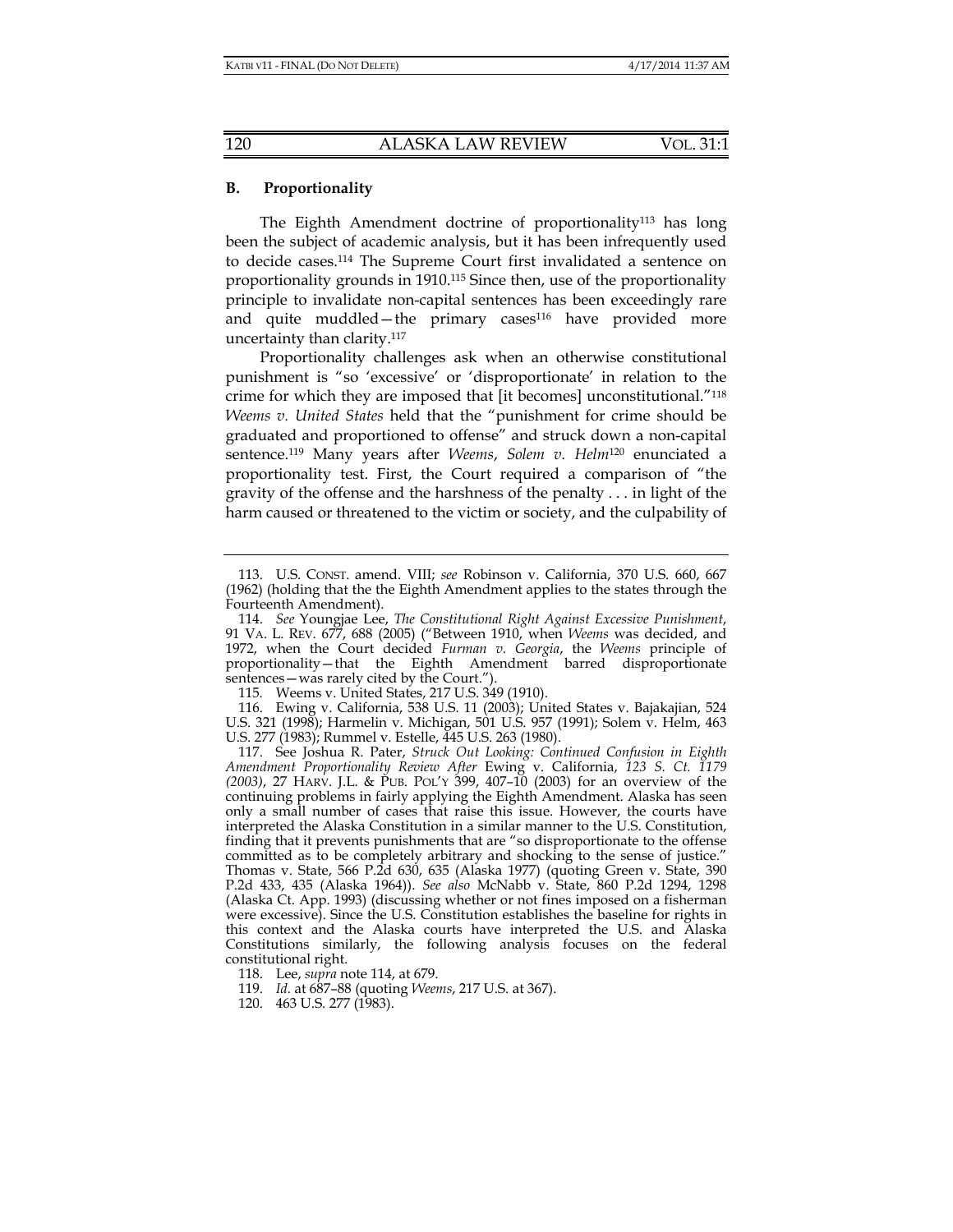the offender."121 Second, the Court stated that "it may be helpful to compare the sentences imposed on other criminals in the same jurisdiction" to see whether "more serious crimes are subject to the same penalty, or to less serious penalties."122 Third, the Court suggested that "courts may find it useful to compare the sentences imposed for commission of the same crime in other jurisdictions."123

The Court softened *Solem*'s full test in *Harmelin v. Michigan*. 124 In *Harmelin*, the first weighing step remained, but the jurisdictional comparisons that composed the second and third steps became wholly discretionary.125 Finally, in *Ewing v. California*,126 the court declared that a "sentence can have a variety of justifications, such as incapacitation, deterrence, retribution, or rehabilitation"127 and that it is "enough" that the state has a "reasonable basis for believing" that its punishment "advance[s] the goals of [its] criminal justice system in any substantial way."128

In essence, what started as an inter- and intra-jurisdictional test that examined the gravity of crimes and punishments was neutered, now calling for almost complete deference to the legislature when weighing the gravity of the punishment to the offense.129 There are reasons for this: differences in non-capital punishments can arise from judicial discretion, sentencing preferences, and penological ideals.<sup>130</sup> Administering a robust non-capital proportionality doctrine could also prove unwieldy given the sheer number of non-capital cases courts encounter.131 Finally, deference to the state legislature honors federalism ideals.132

Alaska's provisions must be put to the "gravity" test. By itself, the original misdemeanor charges would result in up to a one-year

126. 538 U.S. 11 (2003).

127. *Id*. at 25.

128. *Id*. at 28.

 129. *See* Lee, *supra* note 114, at 681–82, 693–96 (providing an overview of the historical development of Eighth Amendment jurisprudence).

 130. Julia Fong Sheketoff, *State Innovations in Noncapital Proportionality Doctrine*, 85 N.Y.U. L. REV. 2209, 2215–16 (2010).

131. *Id*. at 2216–17.

 132. *Id*. at 2217 ("[T]he [Supreme] Court has asserted that a weak noncapital doctrine is necessary to ensure an appropriate level of deference to state legislative policymaking.").

 <sup>121.</sup> *Id*. at 290–92.

 <sup>122.</sup> *Id*. at 291.

 <sup>123.</sup> *Id*.

 <sup>124. 501</sup> U.S. 957 (1991).

 <sup>125.</sup> *Id*. at 1005; Lee, *supra* note 114, at 731–32 (recounting the *Harmelin* decision).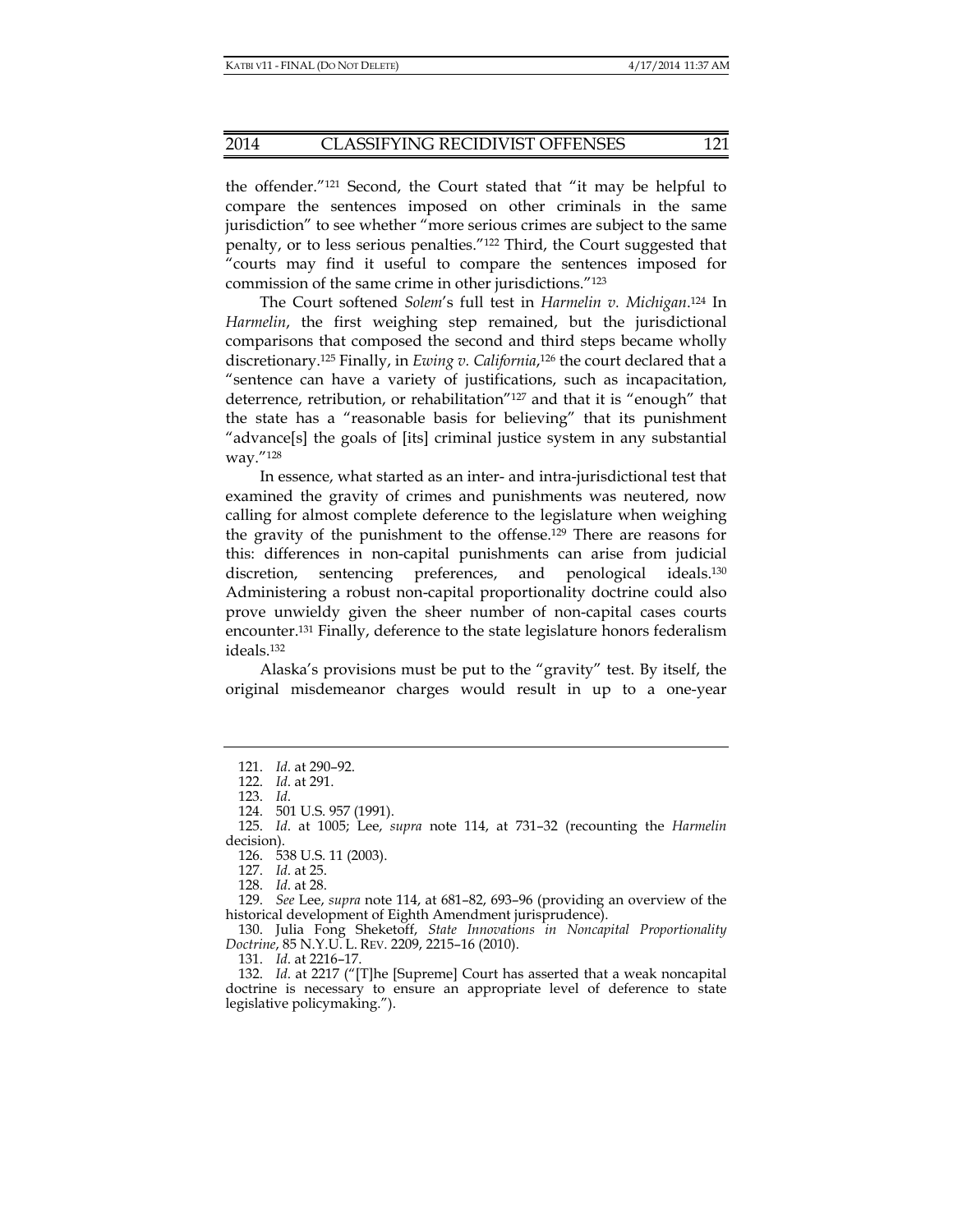sentence.133 With the upgraded felony offense, a presumptive sentence of up to two years is applied, in addition to felony consequences.134 This creates a one hundred percent increase in incarceration and tacks on collateral consequences long after the sentence has been served. In misdemeanors related to driving under the influence, many other states apply a felony reclassification to an inherent misdemeanor violation.135

 <sup>133.</sup> ALASKA STAT. § 12.55.135 (2011).

 <sup>134. § 12.55.125.</sup> The sentence can rise up to five years of incarceration, depending on criminal history. *Id.*

 <sup>135.</sup> *See* ALA. CODE §§ 32-5A-191(e)–(h) (1983) (DUI misdemeanor aggravated to felony at fourth offense in five year window); ARIZ. REV. STAT. ANN. §§ 28- 1382–1383 (2012) (DUI misdemeanor aggravated to felony at third offense); ARK. CODE ANN. §§ 5-65-111–112 (West 2013) (fourth DUI offense is a felony, fewer offenses not classified); CONN. GEN. STAT. §§ 14-227a, 53a-25–26 (West 2013) (DUI misdemeanor aggravated to felony at fourth offense in five-year window); DEL. CODE ANN. tit. 21, §§ 4177(d), 4177B(e)(2) (West 2013) (DUI misdemeanor aggravated to felony at third offense); FLA. STAT. § 316.193 (West 2013) (DUI misdemeanor aggravated to felony at third offense in ten-year window); HAW. REV. STAT. §§ 291E-61, 291E-61.5 (West 2013) (DUI misdemeanor aggravated to felony at fourth offense); IDAHO CODE ANN. §§ 18-8004C–80005 (West 2013) (Blood Alcohol Content greater than .2 aggravated from misdemeanor to felony at third offense); 625 ILL. COMP. STAT. 5/11-501 (West 2013) (DUI misdemeanors aggravated to a felony at third offense); IOWA CODE § 321J.2 (West 2011) (DUI misdemeanor aggravated to felony at third offense); KAN. STAT. ANN. § 8-1567 (West 2013) (DUI nonperson misdemeanor aggravated to nonperson felony at third offense); KY. REV. STAT. ANN. § 189A.020(5) (West 2010) (BAC greater than .18 misdemeanor aggravated to felony at third offense); LA. REV. STAT. ANN. § 14:98 (2013) (uncategorized first and second offenses for DUI, third offense either a misdemeanor or felony, a felony at the fourth offense); MASS. GEN. LAWS ch. 274 § 1, ch. 90 § 24 (West 2014) (third DUI offense is a felony, prior offenses unclassified); MICH. COMP. LAWS § 257.625 (West 2013) (DUI misdemeanor aggravated to felony at third offense in ten year window); MISS. CODE ANN. § 63- 11-30 (West 2014) (DUI misdemeanor aggravated to felony at third offense); MO. REV. STAT. § 302.321 (West 2011) (misdemeanor of driving on canceled, revoked, or suspended license aggravated to a felony at fourth offense); MONT. CODE ANN. §§ 61-8-714, 61-8-731 (West 2013) (DUI misdemeanor aggravated to a felony at fourth offense); NEB. REV. STAT. §60-6,196(1) (West 2013) (fourth DUI offense within twelve years aggravates misdemeanor to felony); NEV. REV. STAT. § 484C.400 (West 2009) (DUI misdemeanor aggravated to a felony at third offense); N.H. REV. STAT. ANN. § 265-A:18 (2013) (non-injury driving while intoxicated misdemeanor aggravated to felony at fourth offense); N.M. STAT. ANN. § 66-8-102 (West 2010) (fourth DUI offense classified as a felony, prior offenses not classified); N.Y. V. & T. LAW § 1193 (McKinney 2013) (driving while impaired misdemeanor aggravated to felony at second offense within ten years); N.C. GEN. STAT. ANN. § 20-138.5 (West 2006) (impaired driving fourth offense is a felony, prior offenses are level 1–5 offenses); OR. REV. STAT. ANN. § 813.010 (West 2013) (DUI misdemeanors aggravated to a felony at fourth offense); S.D. CODIFIED LAWS §§ 32-23-2–4 (2013) (DUI misdemeanor aggravated to felony at third offense); TEX. PENAL CODE ANN. §§ 49.04, 49.09 (DUI misdemeanor aggravated to felony at third offense in ten years); UTAH CODE ANN. § 41-6a-503 (West 2013) (first two offenses within six years are class B misdemeanors, third and subsequent offenses within ten years are third degree felonies); WYO. STAT.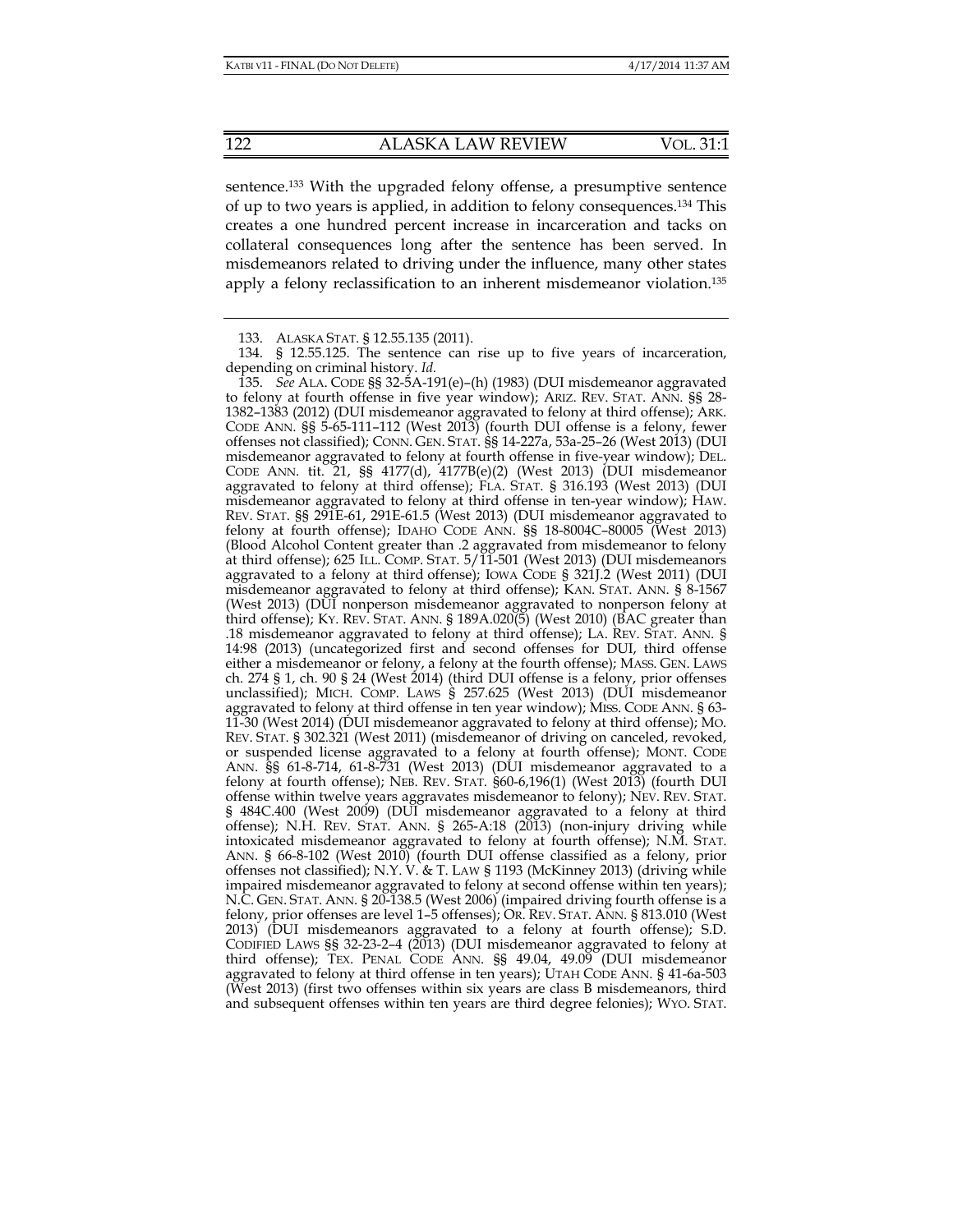This certainly weighs against the inter-jurisdictional prong of the test outlined in *Solem v. Helm*. 136 In addition, North Carolina's felony charge only gives the defendant a presumptive sentence of four to six months, not two years.137 Within Alaska, the felony reclassification is limited to assault, vehicle theft, and DUI.138 No other Class A misdemeanors are subject to the same recidivist reclassifications.

Given the current state of non-capital proportionality doctrine, however, any proportionality challenges to the Alaskan recidivist provisions are likely to fall on deaf ears. Although the felony consequences and incarceration periods are certainly heavy,139 the broad deference given to state legislatures will likely defeat any claims against the punishment. Many penological theories satisfied the *Ewing* Court,140 and Alaska's legislature spent considerable time discussing the need for deterrence and incapacitation.<sup>141</sup> Comparative jurisdictional analysis weighs against the provisions—Alaska, Florida, and North Carolina are the only states this Author is aware of to broadly apply felony charges based on misdemeanor recidivism alone, and even North Carolina's application is significantly more lenient than Alaska's.142 However, this prong of the test is wholly discretionary after *Harmelin*. 143 Although Alaska only applies the felony reclassification to a few misdemeanors, this will most likely be chalked up to state needs and legislative deference.<sup>144</sup>

140. *See* Lee, *supra* note 114, at 681–82 (discussing the *Ewing* decision).

ANN. § 31-5-233 (West 2013) (non-injury DUI offenses are misdemeanors, fourth or subsequent offenses within five years are felonies).

 <sup>136. 463</sup> U.S. 277 (1983).

 <sup>137.</sup> *See* NORTH CAROLINA FELONY PUNISHMENT CHART (2011), *supra* note 17 (recommending a presumptive range of four to six months).

 <sup>138.</sup> *See supra* notes 11–15 and accompanying text.

 <sup>139.</sup> *See supra* notes 49–60 and accompanying text. *See also* Julia L. Torti, *Accounting for Punishment in Proportionality Review*, 88 N.Y.U. L. REV. 1909, 1909– 10 (2013) ("Though courts have interpreted the Eighth Amendment to offer more expansive protection in specific contexts, such as for certain offenders facing the death penalty, individuals serving term-of-years sentences very rarely get relief under the Eighth Amendment."); Rachel E. Barkow, *The Court of Life and Death: The Two Tracks of Constitutional Sentencing Law and the Case for Uniformity*, 107 MICH. L. REV. 1145, 1146 (2009) ("In noncapital cases . . . the Court has done virtually nothing to ensure that the sentence is appropriate.").

 <sup>141.</sup> *House Bill 30*, ALASKA H. FIN. COMM. MINUTES, 25th Leg. (Feb. 8, 2008) (statement of Anna Fairclough, Alaska House of Representatives). Other representatives, including Gerald Luckhaupt and Peggy Brown, also discussed recidivism and deterrence. *Id*.

 <sup>142.</sup> *Compare* NORTH CAROLINA FELONY PUNISHMENT CHART (2011), *supra* note 17 (giving a sentence with a presumptive range of four to six months), *with*  ALASKA STAT. § 12.55.125 (2011) (giving a sentence of up to five years).

 <sup>143.</sup> Harmelin v. Michigan, 501 U.S. 957, 1005 (1991).

 <sup>144.</sup> *See* Lee, *supra* note 114, at 694–95 (outlining the role of state's interests in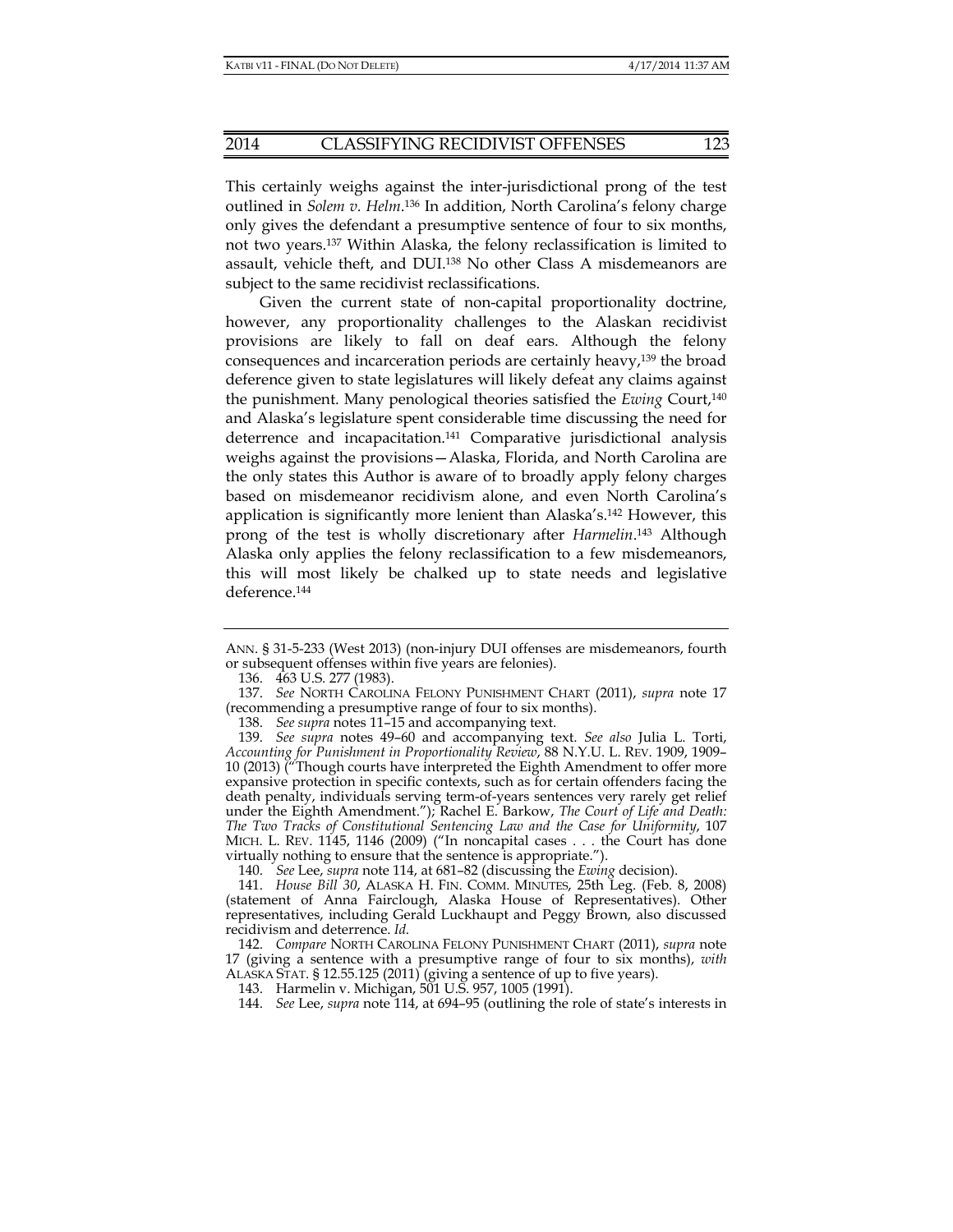Without clear guidance on non-capital proportionality, any proportionality claims will likely be denied. There have been calls for an improvement in non-capital proportionality jurisprudence.145 Some have also voiced dissatisfaction with the state of the proportionality doctrine146 and calls for its use as a limit on state power.147 A proportionality challenge to recidivist sentencing may give the courts an opportunity to hash out the non-capital proportionality doctrine. However, the current jurisprudence's deferential, muddled state suggests that a challenge to recidivist sentencing on proportionality grounds will likely fail.

#### **C. Double Jeopardy**

The Double Jeopardy Clause of the Fifth Amendment protects persons from being put in legal jeopardy twice for the same offense.148 The Double Jeopardy Clause is founded on the constitutionally embedded ideal that "the State with all its resources and power should not be allowed to make repeated attempts to convict an individual for an alleged offense, thereby subjecting him to embarrassment, expense and ordeal and compelling him to live in a continuing state of anxiety and insecurity."149 Alaskan courts have consistently enforced this federal right.150

Increased penalties for recidivists have always existed in sentencing.151 However, the Double Jeopardy Clause must be consulted when recidivist increases appear because recidivists have already been punished once for their crimes; to base a defendant's new punishment on those past crimes may punish him twice for the past offenses.152 "If

the *Ewing* decision).

 <sup>145.</sup> *See id*. at 679–81 (critiquing non-capital proportionality jurisprudence).

 <sup>146.</sup> *See generally* Lee, *supra* note 114 (providing an overview of the problems facing proportionality jurisprudence).

 <sup>147.</sup> Alice Ristroph, *Proportionality as a Principle of Limited Government*, 55 DUKE L.J. 263, 265–66, 268–69 (2005).

 <sup>148.</sup> U.S. CONST. amend. V. *See also* Benton v. Maryland, 395 U.S. 784 (1969) (incorporating the Fifth Amendment against the States).

 <sup>149.</sup> Green v. United States, 355 U.S. 184, 187–88 (1957).

 <sup>150.</sup> *See, e.g.*, Whitton v. State, 479 P.2d 302, 310 (Alaska 1970) (holding that Alaska's constitutional prohibition against double jeopardy prevents one from receiving multiple prison sentences for the same offenses"); Rofkar v. State, 305 P.3d 356, 358–59 (Alaska Ct. App. 2013) (applying a double jeopardy analysis in an Alaska court).

 <sup>151.</sup> *See, e.g.*, Almendarez-Torres v. United States, 523 U.S. 224, 243–44 (1998) (discussing the rationale and history underlying increased sentences for recidivists).

 <sup>152.</sup> *See also* Russell, *supra* note 6, at 1151 (2010) ("One can argue, however, that a defendant's status as a recidivist should not affect a measure of the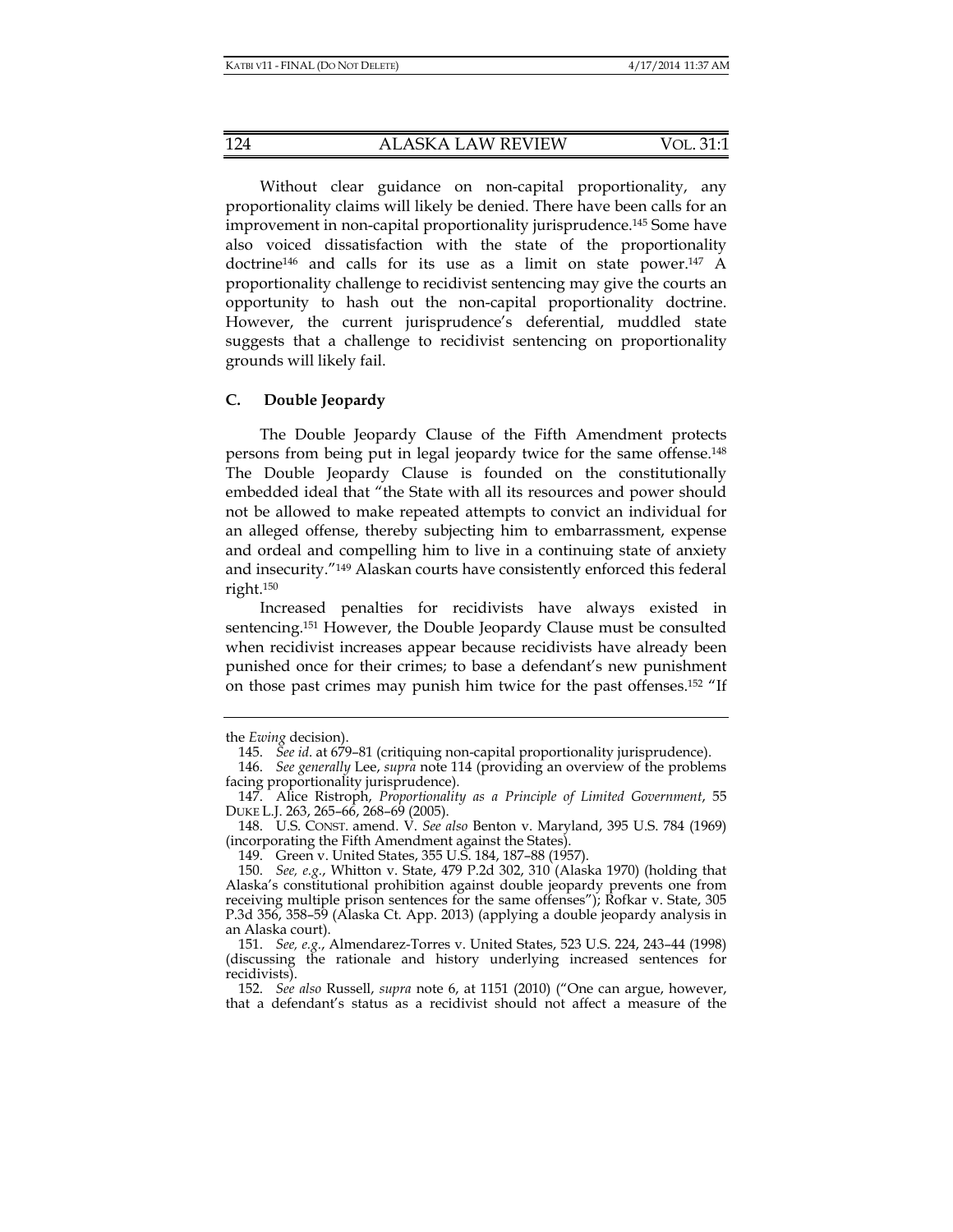#### 2014 CLASSIFYING RECIDIVIST OFFENSES 125

problems of double jeopardy are to be avoided in the very concept of increased punishment for recidivists, the notion that recidivism is a distinct crime must be rejected."153 To avoid this predicament, courts have held that recidivist enhancements are not separate substantive punishments but aggravating factors prompting increased punishments.154 Categorizing recidivist provisions as sentence enhancements rather than separate substantive offenses has allowed courts to deny double jeopardy challenges to recidivist statutes.155 These recidivist aggravations exist in all states and the federal criminal system,156 and they have survived numerous attacks.157

Recently however, some states have adopted separate substantive recidivist offenses.158 The misdemeanor recidivist statutes in these states do not merely enhance sentences as the distinction requires; rather, they are separate, unique offenses, whose only and essential elements are the previous convictions themselves.159 North Carolina courts have resisted this conclusion by misconstruing these separate offenses as mere enhancements, falling in line with previous categorization, and claiming that the enhancement status disposes of double jeopardy inquiries.160

 155. *See, e.g.*, Spencer v. Texas, 385 U.S. 554, 560–61 (1967) (listing numerous cases that were tried and failed on these grounds).

156. White, *supra* note 5.

 157. *See Spencer*, 385 U.S. at 560–61 (listing cases in multiple jurisdictions where the use of recidivist aggravations were challenged but upheld).

158. *See supra* note 135 (listing states with aggravating factor statutes).

 159. *See* N.C. GEN. STAT. § 14-33.2 (2010) ("A person guilty of violating this section is guilty of a Class H felony.").

 160. *See* State v. Vardiman, 552 S.E.2d 697, 700–01 (2001) ("Relying on *Priddy,* this Court in *Smith* also held North Carolina General Statutes section 14-33.2, the habitual misdemeanor assault statute, to be a substantive offense and not 'merely a status.' . . . However, in determining whether the habitual misdemeanor assault statute withstood constitutional scrutiny in regard to the prohibition against *ex post facto* laws, the fact that the statute was a sentence enhancement statute, not the fact that it was a substantive offense, was

seriousness of the crime committed or what the appropriate punishment for that offense should be. Regardless of whether an offender committed previous offenses, the seriousness of an offense should depend only on the seriousness of the illicit act.").

 <sup>153.</sup> Dubroff, *supra* note 66, at 340.

 <sup>154.</sup> *See* White, *supra* note 5, at 122 ("Courts have developed a fictional distinction between actual punishment and enhancement of punishment in order to rationalize the constitutionality of recidivist statutes. Courts apply this distinction to conclude that increased punishment authorized by recidivist statutes does not punish a defendant for crimes previously committed."). *See also*  Dubroff, *supra* note 66, at 332 ("The statutes have been sustained on the theory that a recidivist is not punished for having committed the earlier crimes; rather, he is punished more severely for the present offense because his prior convictions have imparted a status to him which aggravates his guilt for any subsequent crimes he may commit.").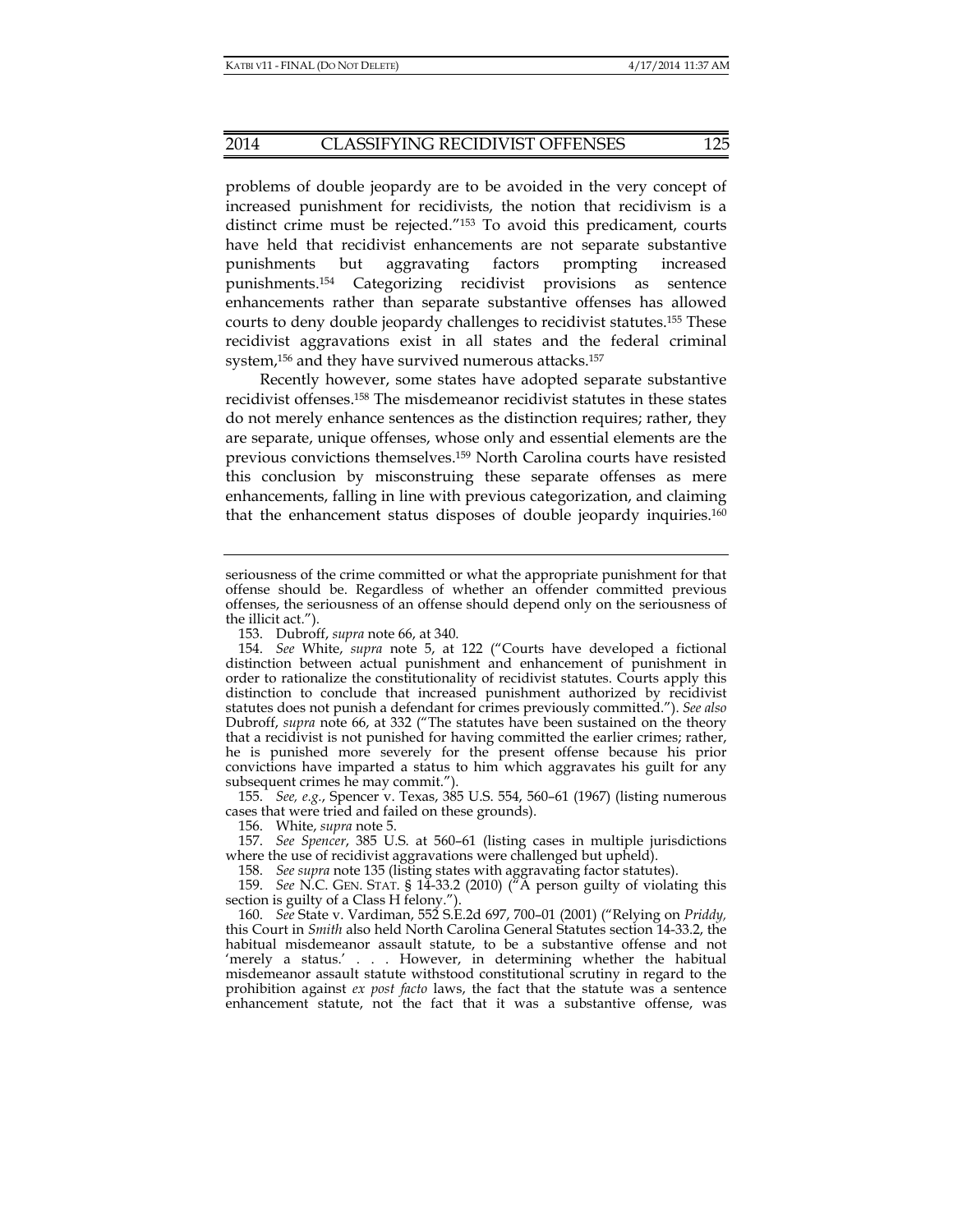Because mere enhancements have been declared consistent with the Double Jeopardy Clause—they only increase punishment by aggravating guilt—misconstruing the statutes in this way has so far shielded them from Double Jeopardy attacks.<sup>161</sup> However, predicating the offenses purely on the past convictions may violate the Double Jeopardy Clause because these are not mere enhancements—they are separate substantive offenses that stand alone as independent and unique charges and can be brought against the defendant like any other offense.162 The only and essential elements in these statutes are the existence of the prior convictions.163 Such specific, stand-alone offenses are inherently different from the mere sentence enhancements and twice put a defendant in jeopardy.164

Alaska's misdemeanor recidivist enhancements are framed slightly differently. Initially, the statutes seem to operate as simple enhancements, upgrading inherent misdemeanor offenses to felonies.165 However, the recidivist statutes break through the felony/misdemeanor distinction based on recidivism alone, morphing the original offense from a misdemeanor infraction to a newly minted felony. The previous convictions are the only and essential elements that transform the original misdemeanor violation into a new felony offense; those prior convictions subject the defendant to an offense that would otherwise not exist. Although not as clear-cut as the separate offenses in other states,<sup>166</sup> the analogy can be drawn: Alaska's recidivist provisions could be framed as new, separate offenses whose essential elements include the past convictions.

The Supreme Court has been clear that "our cases have recognized three separate guarantees embodied in the Double Jeopardy Clause: It protects against a second prosecution for the same offense after acquittal, against a second prosecution for the same offense after

dispositive."); White, *supra* note 5, at 122 (downplaying double jeopardy challenges by treating prior crimes as sentence enhancements rather than as independent or new punishment for old crimes).

 <sup>161.</sup> *See* State v. Carpenter, 573 S.E.2d 668, 676 (N.C. Ct. App. 2002), *cert. denied,* 577 S.E.2d 896 (N.C. 2003) (defending recidivist aggravators as sentence enhancements and not ex post punishment of previously tried crimes); State v. Smith, 533 S.E.2d 518, 520–21 (N.C. Ct. App. 2000) (dismissing challenge that aggravators are ex post facto punishment for prior conduct but rather punishment for current conduct to a greater degree).

 <sup>162.</sup> White, *supra* note 5, at 122.

 <sup>163.</sup> *See, e*.*g.*, N.C. GEN. STAT. § 14-33.2 (2010) (defining the crime as "a person guilty of violating this section is guilty of a Class H felony").

 <sup>164.</sup> White, *supra* note 5, at 122.

 <sup>165.</sup> *See supra* notes 11–15 (upgrading assault, theft, vehicle theft, and DUI).

 <sup>166.</sup> *Compare supra* notes 11–15 (listing aggravating factor statutes in Alaska), *with supra* note 135 (listing aggravating factor statutes in other states).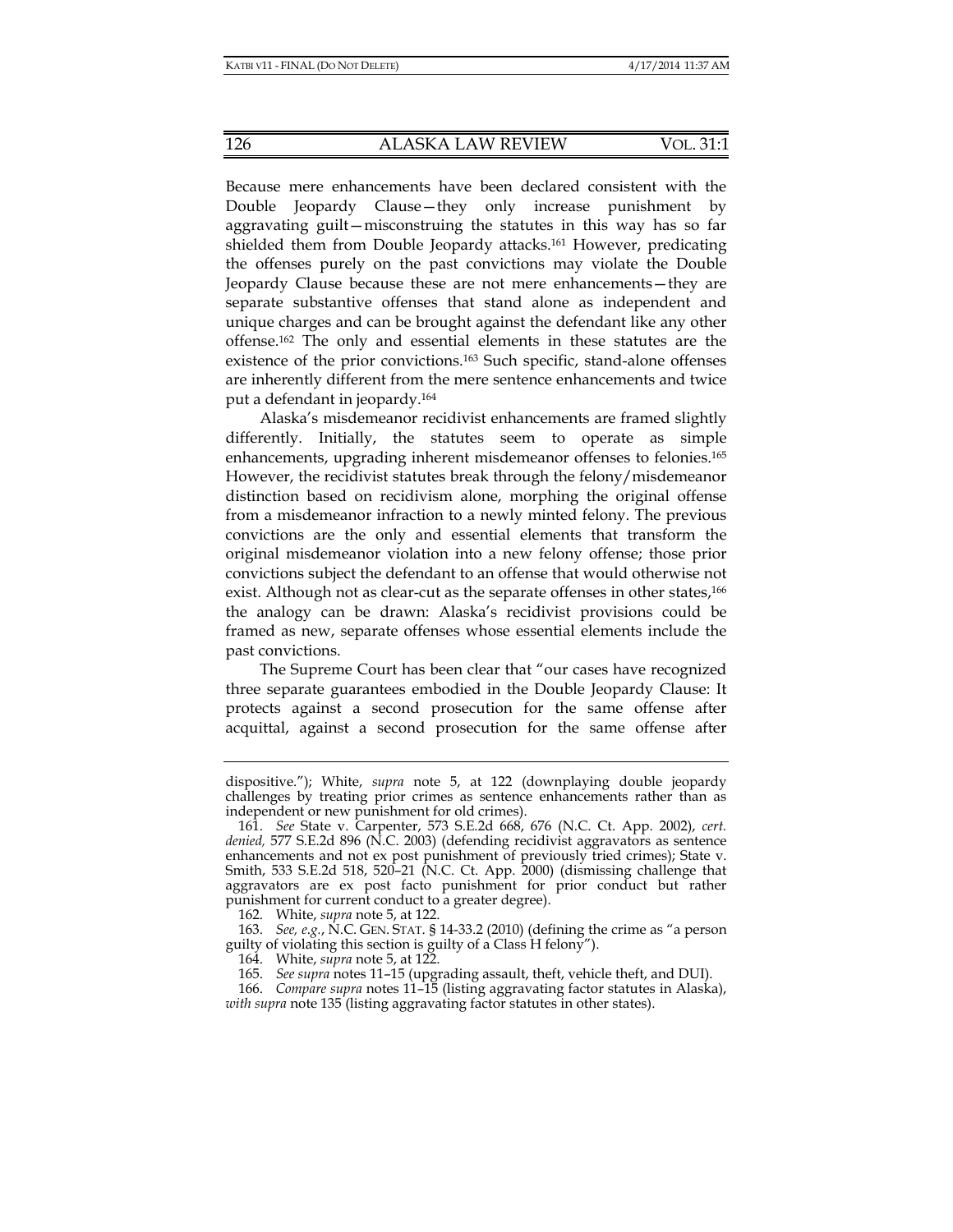conviction, and against multiple punishments for the same offense."167 Without the past offenses, the defendant has been convicted of conduct that is only a misdemeanor violation; the past convictions alone allow prosecutors to charge defendants with a new felony offense.168 Thus, the recidivist increases available in Alaska are not mere sentence enhancements that only apply at sentencing.<sup>169</sup> Rather, they are new substantive offenses that cannot be afforded the protections that Double Jeopardy jurisprudence makes available to mere sentence enhancements.170 The new felony offenses in Alaska bring a second punishment for a previous offense in a separate, substantive way, and violate Double Jeopardy protections.

However, courts have been loath to invalidate any recidivist statutes on double jeopardy grounds.171 While the enhancement/separate-offense distinction may be a workable legal test, courts have performed judicial gymnastics to avoid it.172 Given the overly broad classification of all recidivist provisions as sentence enhancements (despite the stand-alone statutes and their analogies that exist in some states),<sup>173</sup> successful constitutional challenges on double jeopardy grounds seem unlikely. However, if courts begin to acknowledge the distinction, stand-alone recidivist provisions will face

 <sup>167.</sup> Justices of Bos. Mun. Court v. Lydon, 466 U.S. 294, 306–07 (1984). *See also Ex parte* Lange, 85 U.S. 163, 168 (1873) ("If there is anything settled in the jurisprudence of England and America, it is that no man can be twice lawfully punished for the same offence. And though there have been nice questions in the application of this rule to cases in which the act charged was such as to come within the definition of more than one statutory offence, or to bring the party within the jurisdiction of more than one court, there has never been any doubt of its entire and complete protection of the party when a second punishment is proposed.").

 <sup>168.</sup> *See, e.g.*, ALASKA STAT. § 11.46.130(a)(6) (2011) (aggravating a charge of theft to theft in the second degree where convict has history of recidivism).

 <sup>169. § 11.41.220(</sup>a)(5); *supra* note 12. *See also* Monge v. California, 524 U.S. 721, 728 (1998) (finding that double jeopardy protections may not apply at sentencing).

 <sup>170.</sup> *See Monge*, 524 U.S. at 728 ("Nor have sentence enhancements been construed as additional punishment for the previous offense[.]"); Witte v. United States, 515 U.S. 389, 398–99 (1995) (holding the use of evidence of a related crime to enhance the sentence of a separate crime within the statute does not trigger the Double Jeopardy Clause).

 <sup>171.</sup> *See supra* Section II.C; Nathan H. Seltzer, *When the Tail Wags the Dog: The Collision Course Between Recidivism Statutes and the Double Jeopardy Clause*, 83 B.U. L. REV. 921, 931–32 (2003) ("[T]he Court has repeatedly upheld recidivism statutes 'against contentions that they violate constitutional strictures dealing with double jeopardy . . . .'").

 <sup>172.</sup> *See* Carissa Byrne Hessick & F. Andrew Hessick, *Double Jeopardy As A Limit on Punishment*, 97 CORNELL L. REV. 45, 66–69 (2011) (rejecting both classifications of recidivist enhancements).

 <sup>173.</sup> *E.g.*, N.C. GEN. STAT. § 14-33.2 (2013).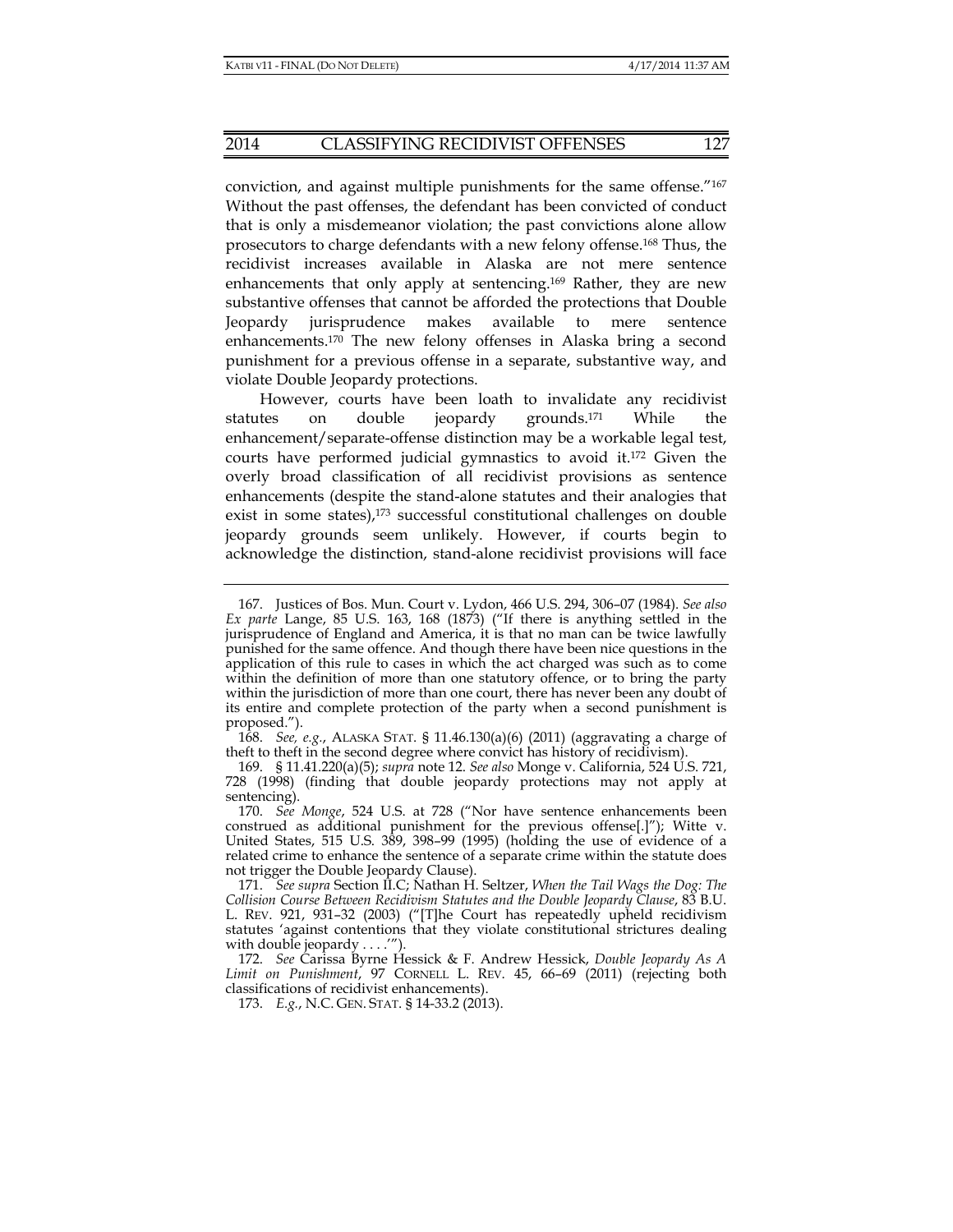constitutional attacks.

## **III. SMOOTHING THE PUNISHMENT LANDSCAPE: A SOLUTION**

Constitutional challenges are notoriously difficult. Given the state of affairs in proportionality and double jeopardy jurisprudence, challenges on these grounds are unlikely to succeed. However, a much easier path is available: legislative reform. The legislatures have the opportunity to improve the prosecutorial menu and their recidivist provisions to greater serve the needs of their criminal justice systems while honoring the foundational rights established in the Constitution.

To correct the concerns outlined in this article, the Alaska legislature should modify the recidivist provisions to parallel the federal guidelines and their criminal history adjustments.174 To smooth out the prosecutorial menu, recidivist provisions should offer increasing enhancements as the number of previous convictions increases, starting with the second conviction. These increases should start small and grow with each additional offense. The felony upgrade should be entirely removed, or at least postponed for several enhancements. The prosecutor should have the discretion to apply or ignore the enhancements when bringing the charges and negotiating plea agreements.

Structuring the prosecutorial menu in this way will reduce the plea-bargaining problems associated with lumpy sentencing options; assuage any proportionality concerns by keeping misdemeanors classified as misdemeanors for the majority, if not all, of the offenders; securely establish the statutes under the enhancement category of double jeopardy analysis; and reduce overall costs on the state budgets.

Creating a smooth punishment curve will facilitate smooth settlement curves. Instead of creating cliffs between the felony recidivist charge and the stand-alone misdemeanor infraction, the series of graduated enhancements can provide for a wide range of sentencing options during plea negotiations and at trial. Such a statute could provide for increasing recidivist enhancements that add to the punishment through step-by-step increases in incarceration. This wide range, split over many steps, would be tacked onto the stand-alone misdemeanor offense, allowing the parties to tailor a plea bargain in smaller increments to fit varying evidence levels and trial shadows. If the offender's criminal history reaches the felony offense levels, the

 <sup>174.</sup> *See* U.S. SENTENCING GUIDELINES MANUAL § 4A1.1 (2013) (listing adjustments to sentences based on criminal history).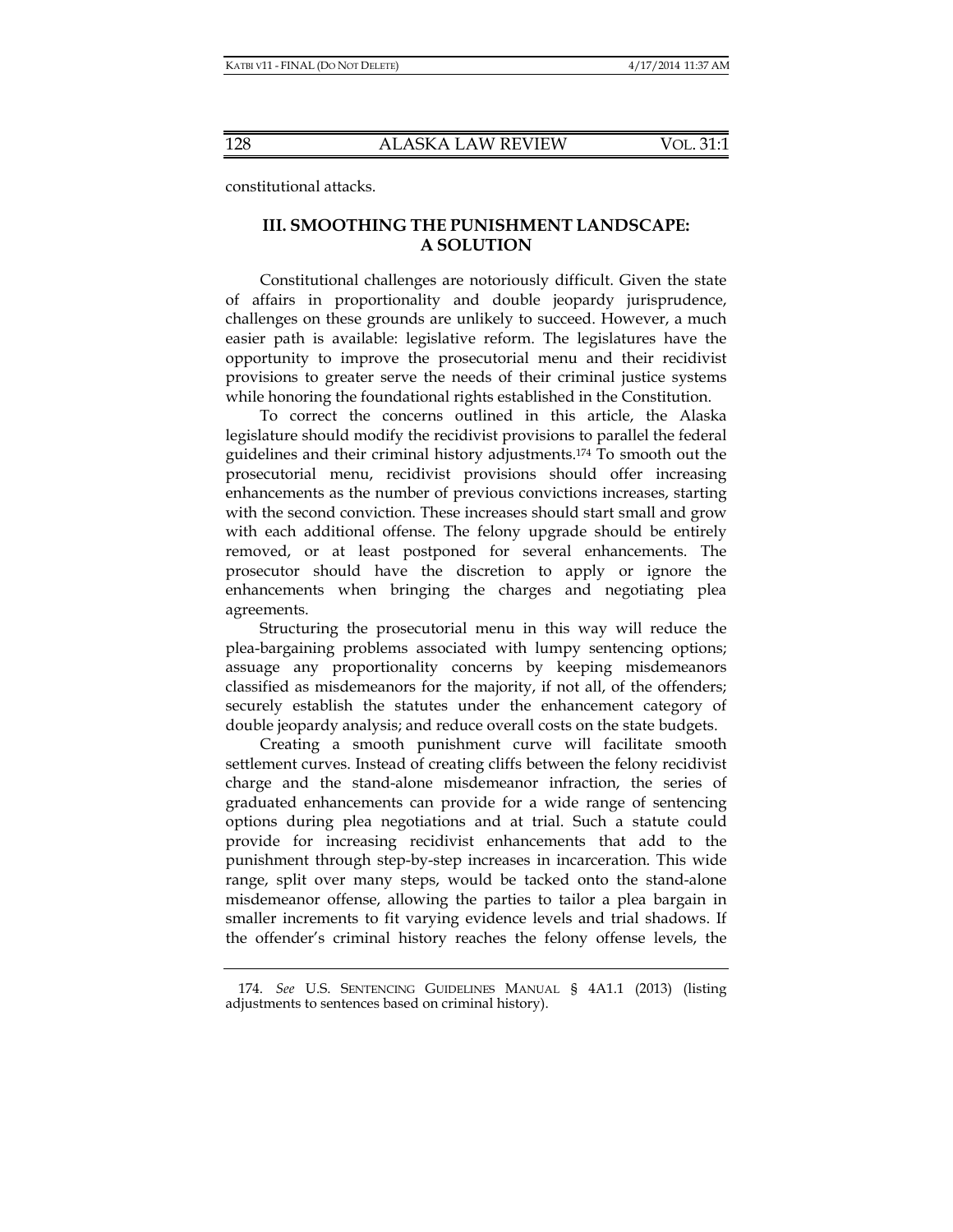incarceration could be kept the same as the previous maximum misdemeanor level, while introducing the felony collateral consequences. This would mitigate the imprecision of quantifying the collateral consequences and keep the punishment curves smooth. This can lead to more efficient negotiation, more appropriate sentencing, and dispose of the problems of lumpiness and rigidity in the prosecutorial menu. Furthermore, this allows for cases brought to trial to experience the same tailoring by the court if a conviction arises.

In response to Alaska's relatively high recidivism rates, there have been calls to make more sentencing options available to prosecutors.175 Most prominently, Senate Bill 64 proposes the creation of an Alaska Sentencing Commission.176 The Commission's major goal would be to propose penal changes that would both save the state money and reduce recidivism rates.177 While primarily economically motivated, the measure shows that giving prosecutors more flexibility is a desired result in the Alaskan justice system.178 Studies support the idea and call for more sentencing options because of the increased effectiveness that programs other than longer sentences, such as electronic monitoring, and substance abuse treatment during incarceration periods, have at reducing recidivism rates.179 Offering prosecutors these alternatives would be less expensive, more effective, and more constitutionally sound than the recidivist penalty scheme currently in place.

By keeping the first few increases at the misdemeanor level, it certainly side-steps any proportionality challenge, especially given the reluctance of any court to apply non-capital proportionality review to punishments. Following *Ewing v. California*,180 recidivist sentences in

 <sup>175.</sup> *See, e.g.*, Matt Buxton, *Recidivism Down, Treatment Up for Alaska Convicts, Officials Say*, FAIRBANKS DAILY NEWS-MINER (Nov. 6, 2013, 12:01 AM), http://www.newsminer.com/news/local\_news/recidivism-down-treatmentup-for-alaska-convicts-officials-say/article\_00a29ee4-46c2-11e3-bba0-

<sup>0019</sup>bb30f31a.html (detailing options other than increased incarceration to deal with Alaska's recidivism problem). *See also* Editorial, *Prison Problems: Reduced Recidivism Would Fight Against Rising Costs*, JUNEAU EMPIRE (Mar. 27, 2013, 12:15 AM), http://juneauempire.com/opinion/2013-03-28/alaska-editorial-prisonproblems-reduced-recidivism-would-fight-against-rising (calling for alternatives to reduce prison population, including reclassifying drug offenses as misdemeanors rather than felonies).

 <sup>176.</sup> S.B. 64, 28th Leg. (Alaska 2013).

 <sup>177.</sup> *Id.*

 <sup>178.</sup> As of January 27, 2014, the Bill has been referred to the Senate Judiciary Committee and has yet to return to the Senate Floor for discussion or debate.

 <sup>179.</sup> ALASKA JUSTICE FORUM, JUSTICE CENTER – UNIVERSITY OF ALASKA ANCHORAGE, FIVE YEAR PRISONER REENTRY STRATEGIC PLAN, 2011–2016 (2011), *available at* http://justice.uaa.alaska.edu/forum/28/2-3summerfall2011/d\_ reentry.html.

 <sup>180.</sup> Ewing v. California, 538 U.S. 11, 12 (2003) ("In weighing the offense's